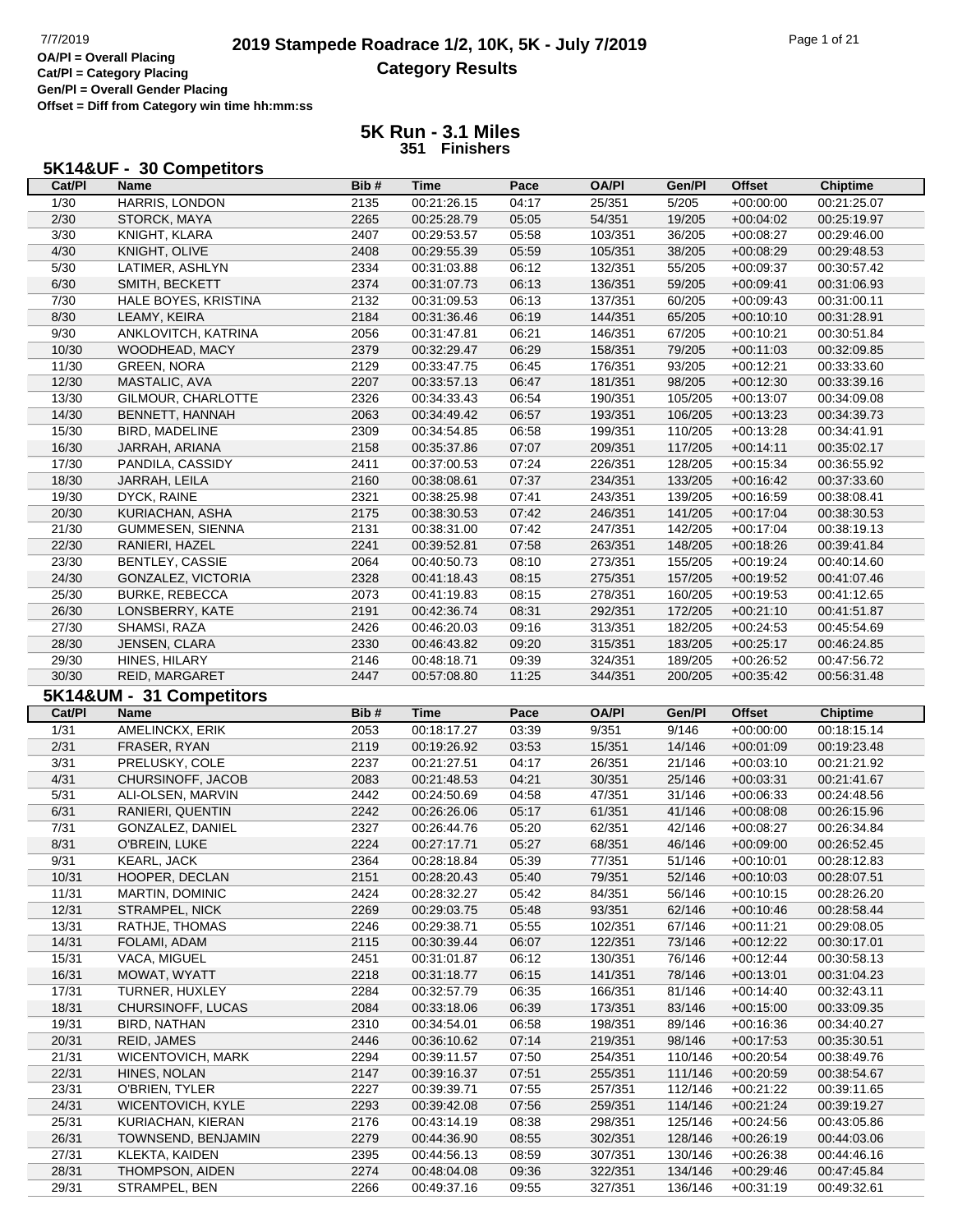# **2019 Stampede Roadrace 1/2, 10K, 5K - July 7/2019** Page 2 of 21<br> **2019 Stampede Roadrace 1/2, 10K, 5K - July 7/2019 Category Results**

**Cat/Pl = Category Placing Gen/Pl = Overall Gender Placing**

**Offset = Diff from Category win time hh:mm:ss**

|                | 5K14&UM - 31 Competitors   |      |             |       |              |         |               |                 |
|----------------|----------------------------|------|-------------|-------|--------------|---------|---------------|-----------------|
| Cat/PI         | <b>Name</b>                | Bib# | Time        | Pace  | <b>OA/PI</b> | Gen/Pl  | <b>Offset</b> | <b>Chiptime</b> |
| 30/31          | <b>THOMPSON, KEILAN</b>    | 2277 | 00:49:52.02 | 09:58 | 331/351      | 137/146 | $+00:31:34$   | 00:49:33.38     |
| 31/31          | MANN, YUVRAJ               | 2201 | 01:00:33.26 | 12:06 | 347/351      | 145/146 | $+00:42:15$   | 00:59:25.46     |
|                | 5K15-19F - 5 Competitors   |      |             |       |              |         |               |                 |
| Cat/Pl         | <b>Name</b>                | Bib# | <b>Time</b> | Pace  | <b>OA/PI</b> | Gen/Pl  | <b>Offset</b> | <b>Chiptime</b> |
| 1/5            | <b>BALEZANTIS, LINDSAY</b> | 2060 | 00:21:58.26 | 04:23 | 32/351       | 6/205   | $+00:00:00$   | 00:21:55.39     |
| 2/5            | HALE BOYES, GEMMA          | 1260 | 00:22:17.69 | 04:27 | 33/351       | 7/205   | $+00:00:19$   | 00:22:13.74     |
| 3/5            | AGOAWIKE, CHRISTA          | 2049 | 00:40:01.67 | 08:00 | 265/351      | 150/205 | $+00:18:03$   | 00:40:00.85     |
| 4/5            | VACA, ISABEL               | 2450 | 00:42:13.86 | 08:26 | 288/351      | 169/205 | $+00:20:15$   | 00:42:10.12     |
| 5/5            | HINES, CLARE               | 2144 | 00:44:55.61 | 08:59 | 305/351      | 176/205 | $+00:22:57$   | 00:44:33.10     |
|                | 5K15-19M - 9 Competitors   |      |             |       |              |         |               |                 |
| Cat/PI         | <b>Name</b>                | Bib# | <b>Time</b> | Pace  | <b>OA/PI</b> | Gen/Pl  | <b>Offset</b> | <b>Chiptime</b> |
| 1/9            | THIESSEN, MAXIMUS          | 2398 | 00:15:55.64 | 03:11 | 1/351        | 1/146   | $+00:00:00$   | 00:15:54.64     |
| 2/9            | GRANT, ZANE                | 2405 | 00:17:01.03 | 03:24 | 5/351        | 5/146   | $+00:01:05$   | 00:17:01.02     |
| 3/9            | PAAUWE, KIERAN             | 2343 | 00:20:55.10 | 04:11 | 22/351       | 18/146  | $+00:04:59$   | 00:20:53.04     |
| 4/9            | LEAMY, DEVIN               | 2183 | 00:21:44.36 | 04:20 | 28/351       | 23/146  | $+00:05:48$   | 00:21:38.05     |
| 5/9            | TIMSON, LUCAS              | 2418 | 00:26:55.99 | 05:23 | 65/351       | 44/146  | $+00:11:00$   | 00:26:48.49     |
| 6/9            | REYES, MAXIMILIANO         | 2249 | 00:27:47.74 | 05:33 | 73/351       | 49/146  | $+00:11:52$   | 00:27:15.96     |
| 7/9            | CHIBLI, GERMAN             | 2080 | 00:29:17.31 | 05:51 | 96/351       | 64/146  | $+00:13:21$   | 00:29:04.58     |
| 8/9            | SHAMSI, IRTEZA             | 2425 | 00:45:40.38 | 09:08 | 312/351      | 131/146 | $+00:29:44$   | 00:45:15.33     |
| 9/9            | LAU, DESMOND               | 2180 | 00:54:06.20 | 10:49 | 338/351      | 142/146 | $+00:38:10$   | 00:53:31.68     |
|                | 5K20-29F - 19 Competitors  |      |             |       |              |         |               |                 |
| Cat/PI         | <b>Name</b>                | Bib# | <b>Time</b> | Pace  | <b>OA/PI</b> | Gen/Pl  | <b>Offset</b> | <b>Chiptime</b> |
| 1/19           | CHEHOWY, KATIE             | 2079 | 00:18:41.45 | 03:44 | 13/351       | 1/205   | $+00:00:00$   | 00:18:40.05     |
| 2/19           | PRICE, SARAH               | 2238 | 00:20:26.86 | 04:05 | 21/351       | 4/205   | $+00:01:45$   | 00:20:24.91     |
| 3/19           | <b>BYKOWSKI, ELANI</b>     | 2074 | 00:22:52.63 | 04:34 | 34/351       | 8/205   | $+00:04:11$   | 00:22:49.65     |
| 4/19           | KAINS, EMERALD             | 2162 | 00:27:56.25 | 05:35 | 74/351       | 25/205  | $+00:09:14$   | 00:27:32.38     |
| 5/19           | DUCKLOW, TATIANNA          | 2107 | 00:28:55.05 | 05:47 | 92/351       | 31/205  | $+00:10:13$   | 00:28:42.59     |
| 6/19           | KUZ, RACHEL                | 2177 | 00:29:28.37 | 05:53 | 98/351       | 33/205  | $+00:10:46$   | 00:29:04.22     |
| 7/19           | GAJARDO, ROSARIO           | 2122 | 00:29:35.57 | 05:55 | 101/351      | 35/205  | $+00:10:54$   | 00:29:34.24     |
| 8/19           | <b>WILLIAMS, SHUNA</b>     | 2377 | 00:30:23.61 | 06:04 | 115/351      | 44/205  | $+00:11:42$   | 00:30:12.64     |
| 9/19           | <b>BOHM, CAITLIN</b>       | 2312 | 00:31:18.39 | 06:15 | 140/351      | 63/205  | $+00:12:36$   | 00:31:07.88     |
| 10/19          | CARBERT, NEALE             | 2077 | 00:31:35.31 | 06:19 | 143/351      | 64/205  | $+00:12:53$   | 00:31:24.01     |
| 11/19          | SIVITILLI, VICTORIA        | 2427 | 00:32:01.89 | 06:24 | 148/351      | 69/205  | $+00:13:20$   | 00:31:53.17     |
| 12/19          | CHIBLI, PAULINA            | 2082 | 00:32:03.36 | 06:24 | 149/351      | 70/205  | $+00:13:21$   | 00:31:50.32     |
| 13/19          | <b>WINSTON, KATE</b>       | 2400 | 00:32:44.85 | 06:32 | 162/351      | 83/205  | $+00:14:03$   | 00:32:25.68     |
| 14/19          | WILLIAMSON, ANDREA         | 2296 | 00:34:28.39 | 06:53 | 188/351      | 104/205 | $+00:15:46$   | 00:34:20.75     |
| 15/19          | MACLEAN, MAKAYLA           | 2336 | 00:37:46.91 | 07:33 | 233/351      | 132/205 | $+00:19:05$   | 00:37:31.34     |
| 16/19          | <b>HEWITT, KIRSTEN</b>     | 2141 | 00:39:00.69 | 07:48 | 253/351      | 144/205 | $+00:20:19$   | 00:38:38.17     |
| 17/19          | BOUCHARD, JOANNIE          | 2069 | 00:41:33.50 | 08:18 | 280/351      | 162/205 | $+00:22:52$   | 00:41:14.46     |
| 18/19          | FLYNN, TARA                | 2114 | 00:44:57.93 | 08:59 | 308/351      | 178/205 | $+00:26:16$   | 00:44:35.22     |
| 19/19          | SANDHU, HARMEET            | 2257 | 00:52:27.81 | 10:29 | 336/351      | 196/205 | $+00:33:46$   | 00:51:22.62     |
|                | 5K20-29M - 12 Competitors  |      |             |       |              |         |               |                 |
| Cat/PI         | <b>Name</b>                | Bib# | <b>Time</b> | Pace  | <b>OA/PI</b> | Gen/Pl  | <b>Offset</b> | <b>Chiptime</b> |
| 1/12           | KORNOELJE, CHARLIE         | 2169 | 00:16:48.63 | 03:21 | 2/351        | 2/146   | $+00:00:00$   | 00:16:47.31     |
| 2/12           | KONDRO, MICHAEL            | 2367 | 00:16:51.33 | 03:22 | 3/351        | 3/146   | $+00:00:02$   | 00:16:49.74     |
| 3/12           | KONDRO, DOUGLAS            | 2365 | 00:18:33.98 | 03:42 | 10/351       | 10/146  | $+00:01:45$   | 00:18:32.66     |
| 4/12           | GAJARDO, MARTIN            | 2121 | 00:18:39.67 | 03:43 | 11/351       | 11/146  | $+00:01:51$   | 00:18:39.25     |
| 5/12           | HOPPE, WILLIAM             | 2362 | 00:18:40.92 | 03:44 | 12/351       | 12/146  | $+00:01:52$   | 00:18:39.70     |
| 6/12           | CORRIGAN, KIERAN           | 2094 | 00:21:31.33 | 04:18 | 27/351       | 22/146  | $+00:04:42$   | 00:21:29.20     |
| 7/12           | KOLODY, GREG               | 2167 | 00:21:48.56 | 04:21 | 31/351       | 26/146  | $+00:04:59$   | 00:21:34.09     |
| 8/12           | DER, JASON                 | 2101 | 00:25:54.86 | 05:10 | 55/351       | 36/146  | $+00:09:06$   | 00:25:41.34     |
| 9/12           | KING, JAMES                | 2165 | 00:34:29.28 | 06:53 | 189/351      | 85/146  | $+00:17:40$   | 00:34:21.27     |
| 10/12          | SKJEI, CODY                | 2350 | 00:35:08.38 | 07:01 | 200/351      | 90/146  | $+00:18:19$   | 00:34:44.88     |
| 11/12          | MOSQUITO, CHAZZ            | 2217 | 00:37:32.36 | 07:30 | 230/351      | 100/146 | $+00:20:43$   | 00:37:13.66     |
| 12/12          | BARANOV, ALEXEY            | 2061 | 00:40:47.39 | 08:09 | 272/351      | 118/146 | $+00:23:58$   | 00:40:28.74     |
|                | 5K30-39F - 49 Competitors  |      |             |       |              |         |               |                 |
| Cat/PI         | Name                       | Bib# | <b>Time</b> | Pace  | <b>OA/PI</b> | Gen/Pl  | <b>Offset</b> | <b>Chiptime</b> |
| 1/49           | BENNETT, KIM               | 2308 | 00:19:27.11 | 03:53 | 16/351       | 2/205   | $+00:00:00$   | 00:19:25.16     |
| 2/49           | RAMSTEAD, JILL             | 2414 | 00:19:39.16 | 03:55 | 17/351       | 3/205   | $+00:00:12$   | 00:19:38.42     |
| $\frac{3}{49}$ | WARD, KRISTY               | 2288 | 00:23:54.89 | 04:46 | 41/351       | 11/205  | $+00:04:27$   |                 |
|                |                            |      |             |       |              |         |               |                 |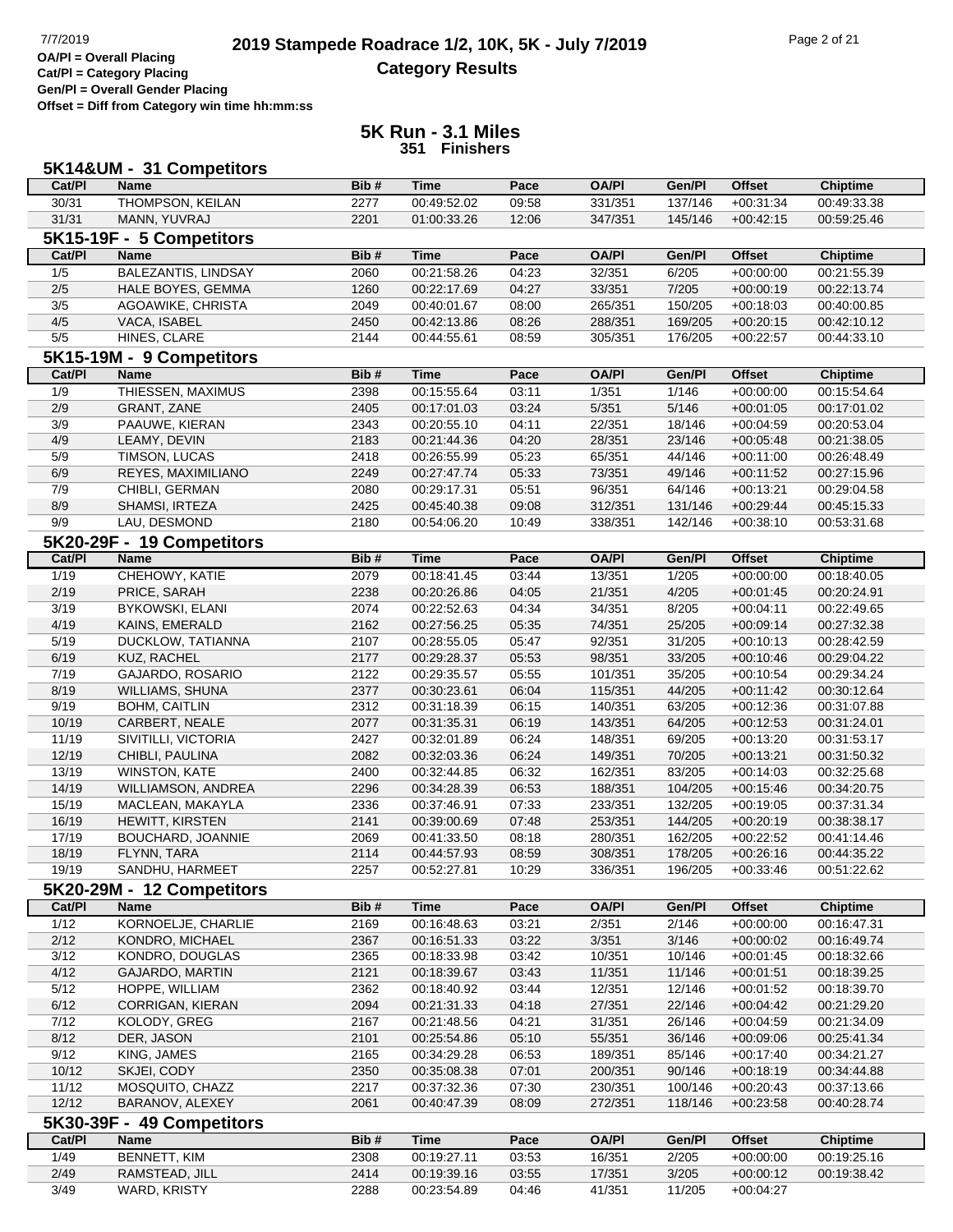## **2019 Stampede Roadrace 1/2, 10K, 5K - July 7/2019** Page 3 of 21<br> **DAPI** = Overall Placing **2019 Stampede Roadrace 1/2, 10K, 5K - July 7/2019 Category Results**

**Cat/Pl = Category Placing Gen/Pl = Overall Gender Placing**

**Offset = Diff from Category win time hh:mm:ss**

| Cat/PI | 5K30-39F - 49 Competitors<br><b>Name</b> | Bib# | <b>Time</b> | Pace  | <b>OA/PI</b> | Gen/Pl  | <b>Offset</b> | <b>Chiptime</b> |
|--------|------------------------------------------|------|-------------|-------|--------------|---------|---------------|-----------------|
|        |                                          |      |             |       |              |         |               | 00:23:49.99     |
| 4/49   | SCANGA, TANYA                            | 2258 | 00:23:58.19 | 04:47 | 42/351       | 12/205  | $+00:04:31$   | 00:23:52.64     |
| 5/49   | MOORE, NYSSA                             | 2341 | 00:24:14.85 | 04:50 | 43/351       | 13/205  | $+00.04:47$   | 00:24:02.87     |
| 6/49   | KOPF, LINDSAY                            | 2333 | 00:24:15.02 | 04:51 | 44/351       | 14/205  | $+00:04:47$   | 00:24:04.00     |
| 7/49   | POMERLEAU, DESIREE                       | 2371 | 00:24:38.55 | 04:55 | 45/351       | 15/205  | $+00:05:11$   | 00:24:34.32     |
| 8/49   | MAJCHER, MONICA                          | 2195 | 00:27:04.03 | 05:24 | 67/351       | 22/205  | $+00:07:36$   | 00:26:53.72     |
| 9/49   | <b>BEAMISH, KAILEY</b>                   | 2386 | 00:27:27.93 | 05:29 | 69/351       | 23/205  | $+00:08:00$   | 00:27:25.71     |
| 10/49  | WEBB, SARAH                              | 2420 | 00:27:43.47 | 05:32 | 72/351       | 24/205  | $+00.08:16$   | 00:27:30.15     |
| 11/49  | KOYATA, MELODY                           | 2172 | 00:27:57.60 | 05:35 | 75/351       | 26/205  | $+00:08:30$   | 00:27:53.70     |
| 12/49  | RUSSELL, JANE                            | 2254 | 00:28:19.80 | 05:39 | 78/351       | 27/205  | $+00:08:52$   | 00:28:10.41     |
| 13/49  | WATTS, ELIZABETH                         | 2290 | 00:28:33.56 | 05:42 | 85/351       | 29/205  | $+00:09:06$   | 00:28:09.48     |
| 14/49  | SOMERVILLE, MADELEINE                    | 2352 | 00:29:55.93 | 05:59 | 106/351      | 39/205  | $+00:10:28$   | 00:29:50.14     |
| 15/49  | CALOW, KIMBERLEY                         | 2388 | 00:30:08.28 | 06:01 | 110/351      | 41/205  | $+00:10:41$   | 00:30:04.83     |
| 16/49  | ROBINSON, KESA                           | 2253 | 00:30:18.11 | 06:03 | 113/351      | 42/205  | $+00:10:51$   | 00:29:35.51     |
| 17/49  | LAI, ANDREA                              | 2179 | 00:30:22.97 | 06:04 | 114/351      | 43/205  | $+00:10:55$   | 00:30:19.14     |
| 18/49  | WILKINS-ONG, LESLIE                      | 2437 | 00:30:36.34 | 06:07 | 118/351      | 47/205  | $+00:11:09$   | 00:30:25.97     |
| 19/49  | MCCUTCHEON, MAAIKE                       | 2208 | 00:30:45.79 | 06:09 | 125/351      | 50/205  | $+00:11:18$   | 00:30:14.61     |
| 20/49  | PROVENCHER, MICHELLE                     | 2239 | 00:30:46.28 | 06:09 | 126/351      | 51/205  | $+00:11:19$   | 00:30:14.58     |
| 21/49  | MCCLURE, SHAY                            | 2339 | 00:31:07.19 | 06:13 | 134/351      | 57/205  | $+00:11:40$   | 00:31:00.62     |
| 22/49  | POETSCH, ALEXANDRA                       | 2234 | 00:32:06.06 | 06:25 | 150/351      | 71/205  | $+00:12:38$   | 00:31:38.09     |
| 23/49  | DAWE, MELISSA                            | 2098 | 00:32:14.89 | 06:26 | 152/351      | 73/205  | $+00:12:47$   | 00:31:53.98     |
| 24/49  | LEFORTE, MICHELLE                        | 2402 | 00:32:32.05 | 06:30 | 159/351      | 80/205  | $+00:13:04$   | 00:32:25.34     |
| 25/49  | HAVRE, ANETTE                            | 1268 | 00:32:36.99 | 06:31 | 161/351      | 82/205  | $+00:13:09$   | 00:32:17.06     |
| 26/49  | POPPLEWELL, MICHELLE                     | 2236 | 00:32:46.39 | 06:33 | 163/351      | 84/205  | $+00:13:19$   | 00:32:33.35     |
| 27/49  | <b>GREEN, TARA</b>                       | 2130 | 00:33:14.07 | 06:38 | 170/351      | 88/205  | $+00:13:46$   | 00:32:59.92     |
| 28/49  | LITKE, JOCELYN                           | 2188 | 00:34:07.96 | 06:49 | 184/351      | 101/205 | $+00:14:40$   | 00:33:44.46     |
| 29/49  | ROACH, PAMELA                            | 2251 | 00:34:50.50 | 06:58 | 196/351      | 108/205 | $+00:15:23$   | 00:34:25.73     |
| 30/49  | CORNFORTH, MELANIE                       | 2092 | 00:35:17.09 | 07:03 | 203/351      | 112/205 | $+00:15:49$   | 00:34:58.32     |
| 31/49  | LACHAPELLE, KRISTY                       | 2178 | 00:35:58.24 | 07:11 | 214/351      | 119/205 | $+00:16:31$   | 00:35:13.19     |
| 32/49  | WHYTE, BRIANNA                           | 2292 | 00:36:03.96 | 07:12 | 216/351      | 120/205 | $+00:16:36$   | 00:35:53.53     |
| 33/49  | MURRAY, LAURA                            | 2223 | 00:36:09.75 | 07:13 | 218/351      | 121/205 | $+00:16:42$   | 00:35:51.45     |
| 34/49  | BOUWMEESTER, NAOMI                       | 2070 | 00:36:47.63 | 07:21 | 223/351      | 125/205 | $+00:17:20$   | 00:36:21.52     |
| 35/49  | CROTEAU, SARAH                           | 2095 | 00:38:09.13 | 07:37 | 237/351      | 134/205 | $+00:18:42$   | 00:37:56.87     |
| 36/49  | MACLEOD, SHELLY                          | 2337 | 00:38:25.91 | 07:41 | 242/351      | 138/205 | $+00:18:58$   | 00:38:08.51     |
| 37/49  | FONTALVO, PAOLA MERECEDES                | 2118 | 00:39:47.02 | 07:57 | 262/351      | 147/205 | $+00:20:19$   | 00:39:14.07     |
| 38/49  | RICANO, ERIKA                            | 2415 | 00:40:25.48 | 08:05 | 270/351      | 153/205 | $+00:20:58$   | 00:40:19.20     |
| 39/49  | BLAESER, COURTNEY                        | 2422 | 00:40:32.98 | 08:06 | 271/351      | 154/205 | $+00:21:05$   | 00:40:20.72     |
| 40/49  | DWIVEDI, PRIYANKA                        | 2382 | 00:41:54.45 | 08:22 | 282/351      | 164/205 | $+00:22:27$   | 00:41:30.76     |
| 41/49  | JOHNSON, WENDY                           | 2161 | 00:43:00.06 | 08:36 | 297/351      | 173/205 | $+00:23:32$   | 00:42:55.17     |
| 42/49  | KLEKTA, HEATHER                          | 2394 | 00:44:55.73 | 08:59 | 306/351      | 177/205 | $+00:25:28$   | 00:44:45.64     |
| 43/49  | TREFIAK, LISA                            | 2282 | 00:45:06.16 | 09:01 | 309/351      | 179/205 | $+00:25:39$   | 00:44:37.79     |
| 44/49  | HENKEL, ERIKA                            | 2139 | 00:45:25.52 | 09:05 | 311/351      | 181/205 | $+00:25:58$   | 00:45:05.53     |
| 45/49  | STRAMPEL, CINDY                          | 2267 | 00:49:37.53 | 09:55 | 328/351      | 192/205 | $+00:30:10$   | 00:49:31.67     |
| 46/49  | COLE, APRIL                              | 2089 | 00:56:54.36 | 11:22 | 341/351      | 198/205 | $+00:37:27$   | 00:56:11.50     |
| 47/49  | REID, BRIER                              | 2445 | 00:57:08.35 | 11:25 | 343/351      | 199/205 | $+00:37:41$   | 00:56:31.99     |
| 48/49  | MCKAY, LEANNA                            | 2410 | 00:57:31.93 | 11:30 | 345/351      | 201/205 | $+00:38:04$   | 00:57:07.08     |
| 49/49  | MANN, KIRANJIT                           | 2200 | 01:00:33.10 | 12:06 | 346/351      | 202/205 | $+00:41:05$   | 00:59:23.15     |
|        | 5K30-39M - 20 Competitors                |      |             |       |              |         |               |                 |
| Cat/PI | Name                                     | Bib# | <b>Time</b> | Pace  | <b>OA/PI</b> | Gen/Pl  | <b>Offset</b> | <b>Chiptime</b> |
| 1/20   | THUSS, ANDREW                            | 2417 | 00:17:14.77 | 03:26 | 6/351        | 6/146   | $+00:00:00$   | 00:17:14.35     |
| 2/20   | RUSSELL, RYAN                            | 2347 | 00:17:15.14 | 03:27 | 7/351        | 7/146   | $+00:00:00$   | 00:17:14.24     |
| 3/20   | DEFRAINE, DEVIN                          | 2100 | 00:19:58.99 | 03:59 | 18/351       | 15/146  | $+00:02:44$   | 00:19:58.26     |
| 4/20   | <b>SCHOMMER, CLARK</b>                   | 2348 | 00:20:03.49 | 04:00 | 19/351       | 16/146  | $+00:02:48$   | 00:20:01.91     |
| $5/20$ | DARBY, DEVAN                             | 2097 | 00:22:53.60 | 04:34 | 35/351       | 27/146  | $+00:05:38$   | 00:22:43.91     |
| 6/20   | JIN, HUGH                                | 2406 | 00:25:06.41 | 05:01 | 48/351       | 32/146  | $+00:07:51$   | 00:24:52.40     |
| 7/20   | MURPHY, WILLIAM                          | 2222 | 00:25:27.22 | 05:05 | 52/351       | 35/146  | $+00:08:12$   | 00:25:18.62     |
| 8/20   | TURCOTTE, PIERRE                         | 2355 | 00:30:08.40 | 06:01 | 111/351      | 70/146  | $+00:12:53$   | 00:30:05.13     |
| 9/20   | FOROOTAN, ZAMAN                          | 2423 | 00:30:36.65 | 06:07 | 119/351      | 72/146  | $+00:13:21$   | 00:30:27.93     |
| 10/20  | WOTA, BRIAN                              | 2357 | 00:31:03.01 | 06:12 | 131/351      | 77/146  | $+00:13:48$   | 00:30:52.50     |
| 11/20  | THOMSON, COREY                           | 2449 | 00:35:44.54 | 07:08 | 211/351      | 94/146  | $+00:18:29$   | 00:35:29.33     |
| 12/20  | REID, JEREMY                             | 2444 | 00:36:08.96 | 07:13 | 217/351      | 97/146  | $+00:18:54$   | 00:35:29.26     |
|        |                                          |      |             |       |              |         |               |                 |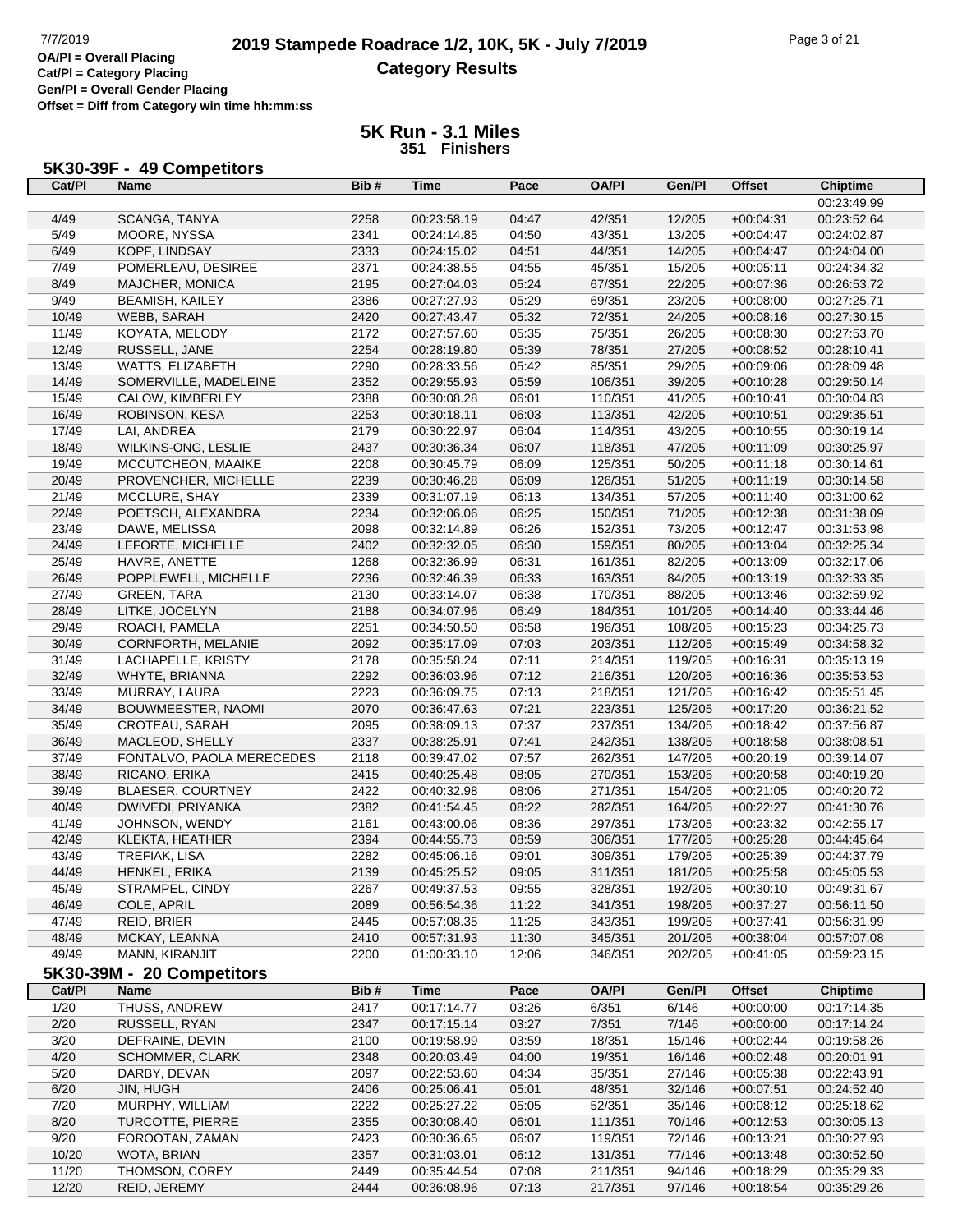**Cat/Pl = Category Placing Gen/Pl = Overall Gender Placing Offset = Diff from Category win time hh:mm:ss**

|        | 5K30-39M - 20 Competitors   |      |             |       |              |         |               |                 |
|--------|-----------------------------|------|-------------|-------|--------------|---------|---------------|-----------------|
| Cat/PI | <b>Name</b>                 | Bib# | <b>Time</b> | Pace  | <b>OA/PI</b> | Gen/Pl  | <b>Offset</b> | <b>Chiptime</b> |
| 13/20  | DALLAIRE, JONATHAN          | 2317 | 00:38:08.71 | 07:37 | 236/351      | 103/146 | $+00:20:53$   | 00:37:56.45     |
| 14/20  | WOODS, JOSH                 | 2356 | 00:38:15.01 | 07:39 | 238/351      | 104/146 | $+00:21:00$   | 00:37:58.62     |
| 15/20  | TANG, MICHAEL               | 2273 | 00:38:29.26 | 07:41 | 245/351      | 105/146 | $+00:21:14$   | 00:38:29.26     |
| 16/20  | DWIVEDI, ANIMESH            | 2320 | 00:41:54.47 | 08:22 | 283/351      | 119/146 | $+00:24:39$   | 00:41:30.60     |
| 17/20  | YEUANG, ERIC                | 2302 | 00:42:57.38 | 08:35 | 295/351      | 123/146 | $+00:25:42$   | 00:42:57.38     |
| 18/20  | TOWNSEND, JEFFREY           | 2280 | 00:44:39.11 | 08:55 | 303/351      | 129/146 | $+00:27:24$   | 00:44:05.13     |
| 19/20  | ENG, WALLY                  | 2111 | 00:54:06.27 | 10:49 | 339/351      | 143/146 | $+00:36:51$   | 00:53:29.96     |
| 20/20  | ANDRIJANCIC, JEREMY         | 2054 | 00:56:54.62 | 11:22 | 342/351      | 144/146 | $+00:39:39$   | 00:56:11.76     |
|        | 5K40-49F - 57 Competitors   |      |             |       |              |         |               |                 |
| Cat/PI | <b>Name</b>                 | Bib# | <b>Time</b> | Pace  | <b>OA/PI</b> | Gen/Pl  | <b>Offset</b> | <b>Chiptime</b> |
| 1/57   | <b>OLDRIDGE, LISA</b>       | 2396 | 00:24:50.29 | 04:58 | 46/351       | 16/205  | $+00:00:00$   | 00:24:40.49     |
| $2/57$ | HUGHES, JENNIFER            | 2155 | 00:25:28.68 | 05:05 | 53/351       | 18/205  | $+00:00:38$   | 00:25:19.45     |
| 3/57   | RIGBY, LEEANNE              | 2430 | 00:26:54.63 | 05:22 | 64/351       | 21/205  | $+00:02:04$   | 00:26:49.54     |
| 4/57   | <b>KEARL, CAROL</b>         | 2363 | 00:28:29.08 | 05:41 | 83/351       | 28/205  | $+00:03:38$   | 00:28:22.63     |
| 5/57   | REISS, CHERYL               | 2248 | 00:29:06.67 | 05:49 | 94/351       | 32/205  | $+00:04:16$   | 00:28:44.30     |
| 6/57   | SAUNDERS, JODY              | 2373 | 00:30:31.98 | 06:06 | 116/351      | 45/205  | $+00:05:41$   | 00:30:21.47     |
| 7/57   | WHITNACK, TAMARA            | 2429 | 00:30:36.27 | 06:07 | 117/351      | 46/205  | $+00:05:45$   | 00:30:26.35     |
| 8/57   | DEGELMAN, TERESA            | 2392 | 00:30:37.33 | 06:07 | 120/351      | 48/205  | $+00:05:47$   | 00:30:28.13     |
| 9/57   | FOLAMI, TOLU                | 2117 | 00:30:39.30 | 06:07 | 121/351      | 49/205  | $+00:05:49$   | 00:30:16.79     |
| 10/57  | YEE, LESLIE                 | 2385 | 00:30:47.76 | 06:09 | 127/351      | 52/205  | $+00:05:57$   | 00:30:43.82     |
| 11/57  | THOMPSON, TRACEY            | 2387 | 00:30:50.38 | 06:10 | 128/351      | 53/205  | $+00:06:00$   | 00:30:27.19     |
| 12/57  | WOODHEAD, ANGIE             | 2378 | 00:31:05.34 | 06:13 | 133/351      | 56/205  | $+00:06:15$   | 00:30:45.21     |
| 13/57  | LEAMY, NADIA                | 2185 | 00:31:37.45 | 06:19 | 145/351      | 66/205  | $+00:06:47$   | 00:31:30.40     |
| 14/57  | WONG, JAIME                 | 2299 | 00:31:55.00 | 06:23 | 147/351      | 68/205  | $+00:07:04$   | 00:31:52.78     |
| 15/57  | O'SULLIVAN, KRISTIE         | 2228 | 00:32:15.06 | 06:27 | 153/351      | 74/205  | $+00:07:24$   | 00:31:54.15     |
| 16/57  | DOLAN, MICHELLE             | 2103 | 00:32:25.34 | 06:29 | 154/351      | 75/205  | $+00:07:35$   | 00:32:02.91     |
| 17/57  | HIEW, MARSHA                | 2142 | 00:32:26.00 | 06:29 | 155/351      | 76/205  | $+00:07:35$   | 00:32:23.90     |
| 18/57  | JAREMCO, ELOSIA             | 2157 | 00:32:28.04 | 06:29 | 156/351      | 77/205  | $+00:07:37$   | 00:32:25.82     |
| 19/57  | DEBERT, CHANTEL             | 2099 | 00:32:32.85 | 06:30 | 160/351      | 81/205  | $+00:07:42$   | 00:32:06.24     |
| 20/57  | SOO, JACKIE                 | 2263 | 00:32:49.65 | 06:33 | 165/351      | 85/205  | $+00:07:59$   | 00:32:41.32     |
| 21/57  | TURNER, ALANA               | 2283 | 00:33:03.83 | 06:36 | 169/351      | 87/205  | $+00:08:13$   | 00:32:49.42     |
| 22/57  | BRAUNBERGER, DANA           | 2071 | 00:33:17.97 | 06:39 | 172/351      | 90/205  | $+00:08:27$   | 00:33:08.83     |
| 23/57  | <b>BATTISTESSA, BRIGIDA</b> | 2062 | 00:33:28.96 | 06:41 | 174/351      | 91/205  | $+00:08:38$   | 00:33:07.65     |
| 24/57  | CUSH, SHAUNA                | 2096 | 00:33:30.48 | 06:42 | 175/351      | 92/205  | $+00:08:40$   | 00:33:03.49     |
| 25/57  | TKACHUK, KERI               | 2278 | 00:33:48.01 | 06:45 | 177/351      | 94/205  | $+00:08:57$   | 00:33:34.67     |
| 26/57  | HALL, JACQUI                | 2134 | 00:33:48.08 | 06:45 | 178/351      | 95/205  | $+00:08:57$   | 00:33:34.26     |
| 27/57  | MASTALIC, ANNABELLE         | 2206 | 00:33:57.06 | 06:47 | 180/351      | 97/205  | $+00:09:06$   | 00:33:39.03     |
| 28/57  | KISA, MEL                   | 2332 | 00:34:26.64 | 06:53 | 187/351      | 103/205 | $+00:09:36$   | 00:34:18.48     |
| 29/57  | CLARKE, ALLISON             | 2086 | 00:34:49.51 | 06:57 | 194/351      | 107/205 | $+00:09:59$   | 00:34:39.60     |
| 30/57  | DREWE, MELINDA              | 2106 | 00:34:53.78 | 06:58 | 197/351      | 109/205 | $+00:10:03$   | 00:34:20.04     |
| 31/57  | SKJEI, KAREN                | 2351 | 00:35:08.75 | 07:01 | 201/351      | 111/205 | $+00:10:18$   | 00:34:45.06     |
| 32/57  | SWANEY, HEATHER BETH        | 2272 | 00:35:28.39 | 07:05 | 206/351      | 114/205 | $+00:10:38$   | 00:34:55.97     |
| 33/57  | RATHJE, JILL                | 2244 | 00:35:28.74 | 07:05 | 207/351      | 115/205 | $+00:10:38$   | 00:34:58.49     |
| 34/57  | TEMPENY, JAIME              | 2376 | 00:35:32.09 | 07:06 | 208/351      | 116/205 | $+00:10:41$   | 00:35:25.78     |
| 35/57  | PANDILA, CATHY              | 2412 | 00:37:00.06 | 07:24 | 224/351      | 126/205 | $+00:12:09$   | 00:36:55.22     |
| 36/57  | CAPLAN, JODI                | 2076 | 00:37:06.15 | 07:25 | 227/351      | 129/205 | $+00:12:15$   | 00:36:46.10     |
| 37/57  | OBHRAI, KAAJAL              | 2229 | 00:37:28.63 | 07:29 | 229/351      | 130/205 | $+00:12:38$   | 00:37:10.46     |
| 38/57  | DOUGLAS, SARAH              | 2105 | 00:38:18.70 | 07:39 | 240/351      | 136/205 | $+00:13:28$   | 00:37:58.86     |
| 39/57  | COOKE, SHARON               | 2090 | 00:38:26.03 | 07:41 | 244/351      | 140/205 | $+00:13:35$   | 00:38:08.80     |
| 40/57  | PERRAULT, KELLY-ANNE        | 2232 | 00:38:39.41 | 07:43 | 248/351      | 143/205 | $+00:13:49$   | 00:38:18.97     |
| 41/57  | <b>MORTON, ROBIN</b>        | 2216 | 00:39:22.93 | 07:52 | 256/351      | 145/205 | $+00:14:32$   | 00:39:00.17     |
| 42/57  | OLIVER, TARA                | 2231 | 00:40:01.58 | 08:00 | 264/351      | 149/205 | $+00:15:11$   | 00:39:44.53     |
| 43/57  | SCHATZ, ANGELA              | 2259 | 00:40:19.06 | 08:03 | 268/351      | 152/205 | $+00:15:28$   | 00:39:59.06     |
| 44/57  | <b>BURKE, KATHY</b>         | 2072 | 00:41:19.76 | 08:15 | 277/351      | 159/205 | $+00:16:29$   | 00:41:12.77     |
| 45/57  | MCFARLAND, LAUREE           | 2209 | 00:41:55.41 | 08:23 | 284/351      | 165/205 | $+00:17:05$   | 00:41:34.98     |
| 46/57  | DICKINSON, LINDA            | 2381 | 00:42:13.27 | 08:26 | 287/351      | 168/205 | $+00:17:22$   | 00:41:34.64     |
| 47/57  | IBARRA, CLAUDIA             | 2329 | 00:42:27.92 | 08:29 | 291/351      | 171/205 | $+00:17:37$   | 00:42:27.92     |
| 48/57  | KURIACHAN, ANNA             | 2174 | 00:43:20.14 | 08:40 | 299/351      | 174/205 | $+00:18:29$   | 00:43:11.23     |
| 49/57  | LONSBERRY, AMY              | 2190 | 00:45:12.65 | 09:02 | 310/351      | 180/205 | $+00:20:22$   | 00:44:14.70     |
| 50/57  | KANE, BRANDY                | 2393 | 00:47:11.03 | 09:26 | 317/351      | 184/205 | $+00:22:20$   | 00:46:47.28     |
| 51/57  | CLANCY, DAWN                | 2085 | 00:47:41.23 | 09:32 | 320/351      | 187/205 | $+00:22:50$   | 00:47:12.66     |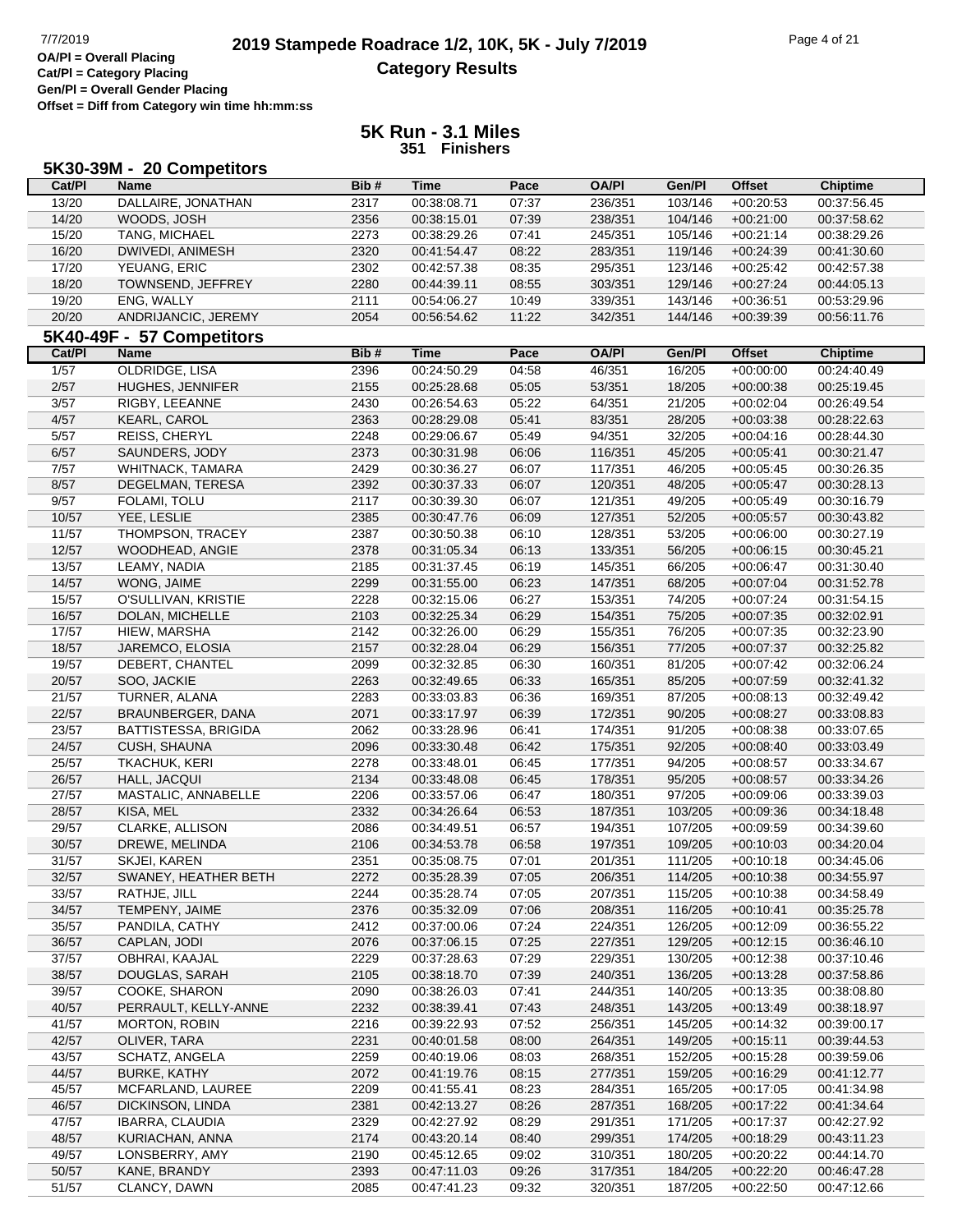## **2019 Stampede Roadrace 1/2, 10K, 5K - July 7/2019** Page 5 of 21<br> **DAPI** = Overall Placing **2019 Stampede Roadrace 1/2, 10K, 5K - July 7/2019 Category Results**

**Cat/Pl = Category Placing Gen/Pl = Overall Gender Placing Offset = Diff from Category win time hh:mm:ss**

|                   | 5K40-49F - 57 Competitors    |              |                            |                |                  |                  |                            |                            |
|-------------------|------------------------------|--------------|----------------------------|----------------|------------------|------------------|----------------------------|----------------------------|
| Cat/PI            | <b>Name</b>                  | Bib#         | <b>Time</b>                | Pace           | <b>OA/PI</b>     | Gen/Pl           | <b>Offset</b>              | <b>Chiptime</b>            |
| 52/57             | <b>GRAVES, TRACY</b>         | 2126         | 00:47:41.97                | 09:32          | 321/351          | 188/205          | $+00:22:51$                | 00:47:24.91                |
| 53/57             | O'BREIN, VICKI               | 2226         | 00:49:14.28                | 09:50          | 326/351          | 191/205          | $+00:24:23$                | 00:48:46.49                |
| 54/57             | FERGUSSON, CHARLOTTE         | 2322         | 00:49:38.09                | 09:55          | 329/351          | 193/205          | $+00:24:47$                | 00:49:19.79                |
| 55/57             | MAGEE, JULIE                 | 2338         | 00:49:38.35                | 09:55          | 330/351          | 194/205          | $+00:24:48$                | 00:49:20.26                |
| 56/57             | MANN, KANWALJEET             | 2199         | 01:00:47.21                | 12:09          | 348/351          | 203/205          | $+00:35:56$                | 01:00:47.21                |
| 57/57             | DHALIWAL, DALJEET            | 2102         | 01:00:52.05                | 12:10          | 349/351          | 204/205          | $+00:36:01$                | 00:59:41.22                |
|                   | 5K40-49M - 35 Competitors    |              |                            |                |                  |                  |                            |                            |
| Cat/PI            | <b>Name</b>                  | Bib#         | <b>Time</b>                | Pace           | <b>OA/PI</b>     | Gen/Pl           | <b>Offset</b>              | <b>Chiptime</b>            |
| 1/35              | SHARP, IAN                   | 2416         | 00:16:53.18                | 03:22          | 4/351            | 4/146            | $+00:00:00$                | 00:16:52.39                |
| 2/35              | PAAUWE, REINIER              | 2344         | 00:17:29.02                | 03:29          | 8/351            | 8/146            | $+00:00:35$                | 00:17:27.63                |
| $\overline{3/35}$ | KUZI, TAL                    | 2401         | 00:19:08.24                | 03:49          | 14/351           | 13/146           | $+00:02:15$                | 00:19:07.16                |
| 4/35              | QUINN, STEVE                 | 2413         | 00:21:20.04                | 04:16          | 24/351           | 20/146           | $+00:04:26$                | 00:21:17.11                |
| $5/35$            | PERRY, JIM                   | 2233         | 00:23:38.36                | 04:43          | 40/351           | 30/146           | $+00:06:45$                | 00:23:34.42                |
| 6/35              | STUBBS, MICHAEL              | 2270         | 00:26:04.35                | 05:12          | 57/351           | 37/146           | $+00:09:11$                | 00:25:49.06                |
| 7/35              | GREEN, JOHN                  | 2128         | 00:26:07.56                | 05:13          | 58/351           | 38/146           | $+00:09:14$                | 00:25:53.04                |
| 8/35              | ROBINSON, DARREN             | 2252         | 00:26:52.17                | 05:22          | 63/351           | 43/146           | $+00:09:58$                | 00:26:06.18                |
| 9/35              | <b>BOGUSLAWSKI, ARTHUR</b>   | 2068         | 00:27:03.27                | 05:24          | 66/351           | 45/146           | $+00:10:10$                | 00:26:47.34                |
| 10/35             | POETSCH, JAN                 | 2235         | 00:27:28.85                | 05:29          | 70/351           | 47/146           | $+00:10:35$                | 00:26:59.62                |
| 11/35             | WEBB, DON                    | 2419         | 00:27:42.51                | 05:32          | 71/351           | 48/146           | $+00:10:49$                | 00:27:28.76                |
| 12/35             | HOOPER, CHRIS                | 2150         | 00:28:20.55                | 05:40          | 80/351           | 53/146           | $+00:11:27$                | 00:28:08.01                |
| 13/35             | PAGE, JODY<br>LEE, ROBIN     | 2345         | 00:28:22.35                | 05:40          | 81/351           | 54/146           | $+00:11:29$<br>$+00:11:56$ | 00:28:19.69                |
| 14/35<br>15/35    | REDEKOP, COLIN               | 2335<br>2247 | 00:28:49.89<br>00:28:51.23 | 05:45<br>05:46 | 90/351<br>91/351 | 60/146<br>61/146 | $+00:11:58$                | 00:28:40.56<br>00:28:48.09 |
| 16/35             | STRAMPEL, JEREMY             | 2268         | 00:29:08.01                | 05:49          | 95/351           | 63/146           | $+00:12:14$                | 00:29:01.94                |
| 17/35             | <b>BISHOP, MICHAEL</b>       | 2311         | 00:29:56.03                | 05:59          | 107/351          | 68/146           | $+00:13:02$                | 00:29:50.02                |
| 18/35             | CHIBLI, JUAN                 | 2081         | 00:30:41.17                | 06:08          | 123/351          | 74/146           | $+00:13:47$                | 00:30:28.03                |
| 19/35             | ANKLOVITCH, DARRELL          | 2055         | 00:30:41.78                | 06:08          | 124/351          | 75/146           | $+00:13:48$                | 00:29:45.87                |
| 20/35             | POPPLEWELL, SEAN             | 2384         | 00:32:46.49                | 06:33          | 164/351          | 80/146           | $+00:15:53$                | 00:32:33.55                |
| 21/35             | MARSHALL, ANDY               | 2204         | 00:34:44.12                | 06:56          | 192/351          | 87/146           | $+00:17:50$                | 00:34:17.65                |
| 22/35             | ROACH, CHRIS                 | 2250         | 00:34:50.49                | 06:58          | 195/351          | 88/146           | $+00:17:57$                | 00:34:25.63                |
| 23/35             | FOLAMI, HAKEEM               | 2116         | 00:36:02.75                | 07:12          | 215/351          | 96/146           | $+00:19:09$                | 00:35:40.32                |
| 24/35             | CAETANO, GABRIEL             | 2390         | 00:37:23.87                | 07:28          | 228/351          | 99/146           | $+00:20:30$                | 00:37:07.84                |
| 25/35             | <b>SCRUPA, CHRIS</b>         | 2260         | 00:37:35.17                | 07:31          | 231/351          | 101/146          | $+00:20:41$                | 00:37:19.45                |
| 26/35             | JARRAH, JUAN                 | 2159         | 00:38:08.69                | 07:37          | 235/351          | 102/146          | $+00:21:15$                | 00:37:33.65                |
| 27/35             | LOWTHER, SCOTT               | 2193         | 00:38:55.72                | 07:47          | 249/351          | 106/146          | $+00:22:02$                | 00:38:30.20                |
| 28/35             | QUINTON, C.J.                | 2346         | 00:38:56.92                | 07:47          | 252/351          | 109/146          | $+00:22:03$                | 00:38:31.41                |
| 29/35             | O'BREIN, PETER               | 2225         | 00:39:39.76                | 07:55          | 258/351          | 113/146          | $+00:22:46$                | 00:39:11.70                |
| 30/35             | <b>BENTLEY, MARK</b>         | 2065         | 00:42:42.58                | 08:32          | 293/351          | 121/146          | $+00:25:49$                | 00:42:06.57                |
| 31/35             | <b>KREUGER, GREG</b>         | 2368         | 00:42:59.99                | 08:36          | 296/351          | 124/146          | $+00:26:06$                | 00:42:54.88                |
| 32/35             | ZAFAR, HAMMAD                | 2428         | 00:46:35.06                | 09:19          | 314/351          | 132/146          | $+00:29:41$                | 00:46:09.72                |
| 33/35             | JENSEN, ROBERT               | 2331         | 00:46:43.82                | 09:20          | 316/351          | 133/146          | $+00:29:50$                | 00:46:25.18                |
| 34/35             | THOMPSON, JEREMY             | 2276         | 00:49:52.58                | 09:58          | 332/351          | 138/146          | $+00:32:59$                | 00:49:34.40                |
| 35/35             | YOHANNES, ROBALE             | 2303         | 01:21:32.25                | 16:18          | 351/351          | 146/146          | $+01:04:39$                | 01:21:32.25                |
|                   | 5K50-59F - 30 Competitors    |              |                            |                |                  |                  |                            |                            |
| Cat/PI            | Name                         | Bib#         | <b>Time</b>                | Pace           | <b>OA/PI</b>     | Gen/Pl           | <b>Offset</b>              | <b>Chiptime</b>            |
| 1/30<br>2/30      | KORNOELJE, AMY<br>FLEGG, KIM | 2168<br>2404 | 00:23:36.11<br>00:23:36.84 | 04:43<br>04:43 | 38/351<br>39/351 | 9/205<br>10/205  | $+00:00:00$<br>$+00:00:00$ | 00:23:30.52<br>00:23:28.97 |
| 3/30              | GARDEN, DANA                 | 2123         | 00:25:13.11                | 05:02          | 50/351           | 17/205           | $+00:01:37$                | 00:25:09.59                |
| 4/30              | HUDSON, SANDRA               | 2154         | 00:25:56.60                | 05:11          | 56/351           | 20/205           | $+00:02:20$                | 00:25:54.23                |
| 5/30              | ZAWISLAK, SANDY              | 2305         | 00:29:30.76                | 05:54          | 99/351           | 34/205           | $+00:05:54$                | 00:29:19.45                |
| 6/30              | SAEGER, SIMONE               | 2443         | 00:29:54.43                | 05:58          | 104/351          | 37/205           | $+00:06:18$                | 00:29:49.01                |
| 7/30              | ANDERES, SUZY                | 2380         | 00:30:00.10                | 06:00          | 109/351          | 40/205           | $+00:06:23$                | 00:29:47.64                |
| 8/30              | ALLEN, LAURIE                | 2052         | 00:31:01.75                | 06:12          | 129/351          | 54/205           | $+00:07:25$                | 00:30:34.82                |
| 9/30              | SANCHEZ, MARIA               | 2255         | 00:31:07.33                | 06:13          | 135/351          | 58/205           | $+00:07:31$                | 00:30:54.81                |
| 10/30             | <b>BICANIC, MARIJA</b>       | 2403         | 00:32:29.05                | 06:29          | 157/351          | 78/205           | $+00:08:52$                | 00:32:21.56                |
| 11/30             | HO, LAI CHING                | 2148         | 00:33:14.54                | 06:38          | 171/351          | 89/205           | $+00:09:38$                | 00:33:03.64                |
| 12/30             | TALDORF, SYLVIA              | 2375         | 00:33:59.43                | 06:47          | 182/351          | 99/205           | $+00:10:23$                | 00:33:49.20                |
| 13/30             | <b>GRAY, SHARON</b>          | 2127         | 00:34:03.53                | 06:48          | 183/351          | 100/205          | $+00:10:27$                | 00:33:53.62                |
| 14/30             | ARSENAULT, MONIQUE           | 2306         | 00:34:17.75                | 06:51          | 186/351          | 102/205          | $+00:10:41$                | 00:34:00.18                |
| 15/30             | SOUTHWOOD, EMMA              | 2264         | 00:35:17.61                | 07:03          | 204/351          | 113/205          | $+00:11:41$                | 00:35:01.33                |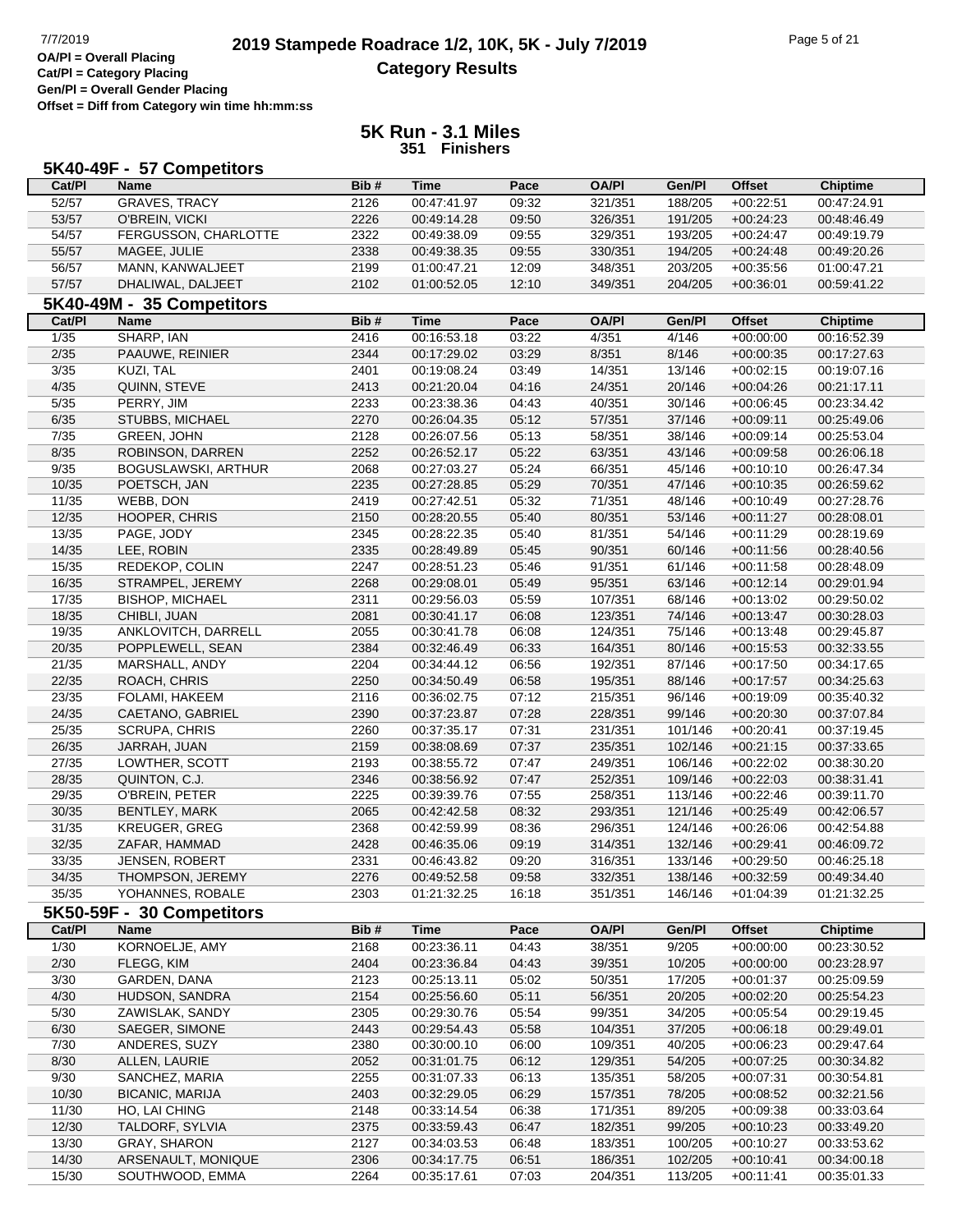## **2019 Stampede Roadrace 1/2, 10K, 5K - July 7/2019** Page 6 of 21<br> **DAPI** = Overall Placing **2019 Stampede Roadrace 1/2, 10K, 5K - July 7/2019 Category Results**

**Cat/Pl = Category Placing Gen/Pl = Overall Gender Placing Offset = Diff from Category win time hh:mm:ss**

| Cat/PI<br><b>Offset</b><br>Bib#<br><b>Time</b><br>Pace<br><b>OA/PI</b><br>Gen/Pl<br><b>Name</b><br><b>Chiptime</b><br>COOKE, TANIA<br>16/30<br>07:08<br>2316<br>00:35:44.89<br>212/351<br>118/205<br>$+00:12:08$<br>00:35:33.72<br>17/30<br><b>BOIVIN, SYLVIE</b><br>2389<br>00:36:31.41<br>07:18<br>220/351<br>122/205<br>$+00:12:55$<br>00:36:09.12<br>18/30<br>NEILSEN, DANA<br>00:36:38.12<br>07:19<br>221/351<br>123/205<br>$+00:13:02$<br>00:36:26.43<br>2342<br>19/30<br>RASMUSSEN, MELISSA<br>2372<br>07:20<br>222/351<br>124/205<br>$+00:13:06$<br>00:36:12.50<br>00:36:42.15<br>20/30<br>FRANKE, CYNTHIA<br>2324<br>00:37:38.64<br>07:31<br>232/351<br>131/205<br>$+00:14:02$<br>00:37:32.11<br>21/30<br>MOORE, RITA<br>2215<br>07:39<br>239/351<br>135/205<br>00:38:15.72<br>$+00:14:39$<br>00:38:00.81<br>22/30<br>2194<br>00:38:24.97<br>07:40<br>241/351<br>137/205<br>$+00:14:48$<br>MACKIE, KAREN<br>00:38:02.77<br>23/30<br>ELOURSA ESCANELA, MARITESS<br>2110<br>07:56<br>146/205<br>$+00:16:06$<br>00:39:42.60<br>260/351<br>00:39:16.18<br>24/30<br>MARSH, KAREN<br>2203<br>00:40:09.83<br>08:01<br>267/351<br>151/205<br>$+00:16:33$<br>00:39:54.72<br>25/30<br>HEBERT, MICHELLE<br>2137<br>08:11<br>274/351<br>156/205<br>$+00:17:22$<br>00:40:58.25<br>00:40:49.66<br>26/30<br>2297<br>08:23<br>285/351<br>166/205<br>$+00:18:20$<br><b>WILSON, KAREN</b><br>00:41:56.90<br>00:41:35.54<br>27/30<br>YOON, TANA<br>2304<br>08:25<br>00:42:07.18<br>286/351<br>167/205<br>$+00:18:31$<br>00:41:59.68<br>28/30<br>HALE BOYES, LIZ<br>2133<br>08:55<br>304/351<br>175/205<br>$+00:21:03$<br>00:44:39.61<br>00:44:03.47<br>29/30<br><b>TURNER, SHEILA</b><br>2285<br>09:31<br>185/205<br>00:47:35.22<br>318/351<br>$+00:23:59$<br>00:47:18.17<br>30/30<br>SANDHU, BALJIT<br>11:11<br>197/205<br>$+00:32:22$<br>2435<br>00:55:58.88<br>340/351<br>00:54:53.28<br>5K50-59M - 22 Competitors<br>Cat/PI<br>Bib#<br>Pace<br><b>OA/PI</b><br>Gen/Pl<br><b>Offset</b><br><b>Chiptime</b><br>Name<br>Time<br>$\frac{1}{22}$<br>CASEY, JEFFREY<br>2078<br>00:20:14.55<br>04:02<br>20/351<br>17/146<br>$+00:00:00$<br>00:20:14.43<br>$2/22$<br>LEE, MORLEY<br>2187<br>00:21:10.90<br>04:14<br>23/351<br>19/146<br>00:21:09.00<br>$+00:00:56$<br>3/22<br>KORNOELJE, EDWIN<br>2170<br>00:21:45.53<br>04:21<br>29/351<br>24/146<br>00:21:40.28<br>$+00:01:30$<br>4/22<br>NORES, TIM<br>2452<br>00:23:04.87<br>04:36<br>36/351<br>28/146<br>$+00:02:50$<br>00:23:04.65<br>$5/22$<br>BYKOWSKI, JOHN<br>2075<br>05:04<br>51/351<br>00:25:20.28<br>34/146<br>$+00:05:05$<br>00:25:16.84<br>6/22<br>2166<br>05:14<br>60/351<br>40/146<br>KLENKE, BRADLEY<br>00:26:11.94<br>$+00:05:57$<br>00:25:57.25<br>7/22<br>2340<br>00:28:13.89<br>05:38<br>76/351<br>50/146<br>00:27:50.80<br>MCFADYEN, HUGH<br>$+00:07:59$<br>8/22<br>05:43<br>87/351<br>58/146<br>JORDAN, RON<br>2439<br>00:28:37.64<br>$+00:08:23$<br>00:28:29.22<br>9/22<br>KELLY, STEVE<br>2164<br>05:45<br>89/351<br>00:28:48.49<br>59/146<br>$+00:08:33$<br>00:28:45.71<br>10/22<br>CARBERT, BLAIR<br>2391<br>00:31:35.01<br>06:19<br>142/351<br>79/146<br>00:31:23.79<br>$+00:11:20$<br>11/22<br>2295<br>06:49<br>185/351<br>84/146<br><b>WILLIAMS, ROB</b><br>00:34:08.36<br>$+00:13:53$<br>00:33:48.82<br>12/22<br>2325<br>06:55<br>191/351<br>86/146<br>GILMOUR, BRAD<br>00:34:37.32<br>$+00:14:22$<br>00:34:13.17<br>13/22<br>2219<br>07:02<br>202/351<br>91/146<br>MUNN, STEVE<br>00:35:13.91<br>$+00:14:59$<br>00:34:58.00<br>14/22<br>2245<br>07:05<br>205/351<br>92/146<br>00:34:56.76<br>RATHJE, KELLY<br>00:35:28.06<br>$+00:15:13$<br>15/22<br>LEVY, JOSEPH<br>2370<br>07:08<br>210/351<br>93/146<br>00:35:23.13<br>00:35:43.48<br>$+00:15:28$<br>16/22<br>2360<br>07:47<br>251/351<br>108/146<br><b>BLOMQUIST, KENT</b><br>00:38:56.50<br>$+00:18:41$<br>00:38:30.28<br>17/22<br>2136<br>07:57<br>261/351<br>HAYNES, ROBERT DAVID<br>00:39:45.50<br>115/146<br>$+00:19:30$<br>00:39:12.30<br>18/22<br>MARSH, DAVID<br>2202<br>08:01<br>266/351<br>116/146<br>00:39:54.13<br>00:40:09.64<br>$+00:19:55$<br>19/22<br>COOKE, STEPHEN<br>2315<br>08:47<br>300/351<br>126/146<br>$+00:23:40$<br>00:43:55.13<br>00:43:43.35<br>20/22<br>2358<br>08:50<br>127/146<br>ARSENAULT, PETER<br>00:44:14.65<br>301/351<br>$+00:24:00$<br>00:44:11.29<br>21/22<br>HINES, COREY<br>135/146<br>2145<br>00:48:18.54<br>09:39<br>323/351<br>$+00:28:03$<br>00:47:56.97<br>22/22<br>2181<br>LAU, STEVEN<br>00:52:04.20<br>10:24<br>335/351<br>140/146<br>$+00:31:49$<br>00:51:28.97<br>5K60-69F - 14 Competitors<br><b>OA/PI</b><br>Gen/Pl<br><b>Offset</b><br>Cat/PI<br>Name<br>Bib#<br><b>Time</b><br>Pace<br><b>Chiptime</b><br>1/14<br>KELLY, DEBORAH<br>2163<br>00:28:48.39<br>05:45<br>88/351<br>30/205<br>00:28:45.73<br>$+00:00:00$<br>2/14<br>06:14<br>138/351<br>61/205<br>METCALF, LYNN<br>2211<br>00:31:10.63<br>$+00:02:22$<br>00:31:04.52<br>3/14<br>SIMPSON, MEG<br>2349<br>00:31:13.98<br>06:14<br>139/351<br>62/205<br>$+00:02:25$<br>00:30:59.46<br>4/14<br>2152<br>06:26<br>151/351<br>72/205<br>HOOPER, IONE<br>00:32:13.98<br>$+00:03:25$<br>00:32:00.53<br>5/14<br>2221<br>06:36<br>MURPHY, SUSAN<br>00:33:03.02<br>167/351<br>86/205<br>$+00:04:14$<br>00:32:19.72<br>6/14<br>COLLIS, SUE<br>2313<br>00:33:53.05<br>06:46<br>179/351<br>96/205<br>$+00:05:04$<br>00:33:29.18<br>7/14<br>2432<br>07:24<br>225/351<br>STAMMER, INGRID<br>00:37:00.36<br>127/205<br>$+00:08:11$<br>00:36:55.35<br>8/14<br>2438<br>08:15<br>276/351<br>158/205<br>CHUPA, MARYANN<br>00:41:18.45<br>$+00:12:30$<br>00:41:13.55<br>9/14<br>2138<br>279/351<br>161/205<br><b>HENDERSON, PATRICIA</b><br>00:41:31.41<br>08:18<br>$+00:12:43$<br>00:41:01.80<br>10/14<br>2433<br>170/205<br>FREDERIKSEN, DEBRA<br>00:42:15.64<br>08:27<br>289/351<br>$+00:13:27$<br>00:41:54.50<br>11/14<br>2156<br>09:32<br>JAKUBOWYCH, BEV<br>00:47:41.06<br>319/351<br>186/205<br>$+00:18:52$<br>00:47:24.01<br>12/14<br>2409<br>325/351<br>MARSH, DEBBIE<br>00:49:07.86<br>09:49<br>190/205<br>$+00:20:19$<br>00:48:45.95<br>13/14<br>SWEET, JACQUI<br>2354<br>00:51:22.74<br>10:16<br>334/351<br>195/205<br>$+00:22:34$<br>00:51:03.08<br>14/14<br>HOPKINS, DAWN<br>2441<br>01:03:03.52<br>12:36<br>350/351<br>205/205<br>$+00:34:15$<br>01:02:45.71<br>5K60-69M - 14 Competitors<br>Bib#<br><b>OA/PI</b><br><b>Offset</b><br>Cat/PI<br>Name<br>Time<br>Pace<br>Gen/Pl<br><b>Chiptime</b><br>1/14<br>LEE, DON<br>00:23:27.67<br>04:41<br>37/351<br>2186<br>29/146<br>$+00:00:00$<br>00:23:23.12<br>2/14<br>MCKINNON, ROBERT<br>2210<br>00:25:09.20<br>05:01<br>49/351<br>33/146<br>00:25:08.03<br>$+00:01:41$<br>$\frac{3}{14}$<br>KONDRO, GREG<br>2366<br>59/351<br>39/146<br>00:25:59.89<br>00:26:09.02<br>05:13<br>$+00:02:41$ | 5K50-59F - 30 Competitors |  |  |  |  |
|----------------------------------------------------------------------------------------------------------------------------------------------------------------------------------------------------------------------------------------------------------------------------------------------------------------------------------------------------------------------------------------------------------------------------------------------------------------------------------------------------------------------------------------------------------------------------------------------------------------------------------------------------------------------------------------------------------------------------------------------------------------------------------------------------------------------------------------------------------------------------------------------------------------------------------------------------------------------------------------------------------------------------------------------------------------------------------------------------------------------------------------------------------------------------------------------------------------------------------------------------------------------------------------------------------------------------------------------------------------------------------------------------------------------------------------------------------------------------------------------------------------------------------------------------------------------------------------------------------------------------------------------------------------------------------------------------------------------------------------------------------------------------------------------------------------------------------------------------------------------------------------------------------------------------------------------------------------------------------------------------------------------------------------------------------------------------------------------------------------------------------------------------------------------------------------------------------------------------------------------------------------------------------------------------------------------------------------------------------------------------------------------------------------------------------------------------------------------------------------------------------------------------------------------------------------------------------------------------------------------------------------------------------------------------------------------------------------------------------------------------------------------------------------------------------------------------------------------------------------------------------------------------------------------------------------------------------------------------------------------------------------------------------------------------------------------------------------------------------------------------------------------------------------------------------------------------------------------------------------------------------------------------------------------------------------------------------------------------------------------------------------------------------------------------------------------------------------------------------------------------------------------------------------------------------------------------------------------------------------------------------------------------------------------------------------------------------------------------------------------------------------------------------------------------------------------------------------------------------------------------------------------------------------------------------------------------------------------------------------------------------------------------------------------------------------------------------------------------------------------------------------------------------------------------------------------------------------------------------------------------------------------------------------------------------------------------------------------------------------------------------------------------------------------------------------------------------------------------------------------------------------------------------------------------------------------------------------------------------------------------------------------------------------------------------------------------------------------------------------------------------------------------------------------------------------------------------------------------------------------------------------------------------------------------------------------------------------------------------------------------------------------------------------------------------------------------------------------------------------------------------------------------------------------------------------------------------------------------------------------------------------------------------------------------------------------------------------------------------------------------------------------------------------------------------------------------------------------------------------------------------------------------------------------------------------------------------------------------------------------------------------------------------------------------------------------------------------------------------------------------------------------------------------------------------------------------------------------------------------------------------------------------------------------------------------------------------------------------------------------------------------------------------------------------------------------------------------------------------------------------------------------------------------------------------------------------------------------------------------------------------------------------------------------------------------------------------------------------------------------------------------------------------------------------------------------------------------------------------------------------------------------------------------------------------------------------------------------------------------------------------------------------------------------------------------------------------------------------------------------------------------------------|---------------------------|--|--|--|--|
|                                                                                                                                                                                                                                                                                                                                                                                                                                                                                                                                                                                                                                                                                                                                                                                                                                                                                                                                                                                                                                                                                                                                                                                                                                                                                                                                                                                                                                                                                                                                                                                                                                                                                                                                                                                                                                                                                                                                                                                                                                                                                                                                                                                                                                                                                                                                                                                                                                                                                                                                                                                                                                                                                                                                                                                                                                                                                                                                                                                                                                                                                                                                                                                                                                                                                                                                                                                                                                                                                                                                                                                                                                                                                                                                                                                                                                                                                                                                                                                                                                                                                                                                                                                                                                                                                                                                                                                                                                                                                                                                                                                                                                                                                                                                                                                                                                                                                                                                                                                                                                                                                                                                                                                                                                                                                                                                                                                                                                                                                                                                                                                                                                                                                                                                                                                                                                                                                                                                                                                                                                                                                                                                                                                                                                                                                                                                                                                                                                                                                                                                                                                                                                                                                                                                                                            |                           |  |  |  |  |
|                                                                                                                                                                                                                                                                                                                                                                                                                                                                                                                                                                                                                                                                                                                                                                                                                                                                                                                                                                                                                                                                                                                                                                                                                                                                                                                                                                                                                                                                                                                                                                                                                                                                                                                                                                                                                                                                                                                                                                                                                                                                                                                                                                                                                                                                                                                                                                                                                                                                                                                                                                                                                                                                                                                                                                                                                                                                                                                                                                                                                                                                                                                                                                                                                                                                                                                                                                                                                                                                                                                                                                                                                                                                                                                                                                                                                                                                                                                                                                                                                                                                                                                                                                                                                                                                                                                                                                                                                                                                                                                                                                                                                                                                                                                                                                                                                                                                                                                                                                                                                                                                                                                                                                                                                                                                                                                                                                                                                                                                                                                                                                                                                                                                                                                                                                                                                                                                                                                                                                                                                                                                                                                                                                                                                                                                                                                                                                                                                                                                                                                                                                                                                                                                                                                                                                            |                           |  |  |  |  |
|                                                                                                                                                                                                                                                                                                                                                                                                                                                                                                                                                                                                                                                                                                                                                                                                                                                                                                                                                                                                                                                                                                                                                                                                                                                                                                                                                                                                                                                                                                                                                                                                                                                                                                                                                                                                                                                                                                                                                                                                                                                                                                                                                                                                                                                                                                                                                                                                                                                                                                                                                                                                                                                                                                                                                                                                                                                                                                                                                                                                                                                                                                                                                                                                                                                                                                                                                                                                                                                                                                                                                                                                                                                                                                                                                                                                                                                                                                                                                                                                                                                                                                                                                                                                                                                                                                                                                                                                                                                                                                                                                                                                                                                                                                                                                                                                                                                                                                                                                                                                                                                                                                                                                                                                                                                                                                                                                                                                                                                                                                                                                                                                                                                                                                                                                                                                                                                                                                                                                                                                                                                                                                                                                                                                                                                                                                                                                                                                                                                                                                                                                                                                                                                                                                                                                                            |                           |  |  |  |  |
|                                                                                                                                                                                                                                                                                                                                                                                                                                                                                                                                                                                                                                                                                                                                                                                                                                                                                                                                                                                                                                                                                                                                                                                                                                                                                                                                                                                                                                                                                                                                                                                                                                                                                                                                                                                                                                                                                                                                                                                                                                                                                                                                                                                                                                                                                                                                                                                                                                                                                                                                                                                                                                                                                                                                                                                                                                                                                                                                                                                                                                                                                                                                                                                                                                                                                                                                                                                                                                                                                                                                                                                                                                                                                                                                                                                                                                                                                                                                                                                                                                                                                                                                                                                                                                                                                                                                                                                                                                                                                                                                                                                                                                                                                                                                                                                                                                                                                                                                                                                                                                                                                                                                                                                                                                                                                                                                                                                                                                                                                                                                                                                                                                                                                                                                                                                                                                                                                                                                                                                                                                                                                                                                                                                                                                                                                                                                                                                                                                                                                                                                                                                                                                                                                                                                                                            |                           |  |  |  |  |
|                                                                                                                                                                                                                                                                                                                                                                                                                                                                                                                                                                                                                                                                                                                                                                                                                                                                                                                                                                                                                                                                                                                                                                                                                                                                                                                                                                                                                                                                                                                                                                                                                                                                                                                                                                                                                                                                                                                                                                                                                                                                                                                                                                                                                                                                                                                                                                                                                                                                                                                                                                                                                                                                                                                                                                                                                                                                                                                                                                                                                                                                                                                                                                                                                                                                                                                                                                                                                                                                                                                                                                                                                                                                                                                                                                                                                                                                                                                                                                                                                                                                                                                                                                                                                                                                                                                                                                                                                                                                                                                                                                                                                                                                                                                                                                                                                                                                                                                                                                                                                                                                                                                                                                                                                                                                                                                                                                                                                                                                                                                                                                                                                                                                                                                                                                                                                                                                                                                                                                                                                                                                                                                                                                                                                                                                                                                                                                                                                                                                                                                                                                                                                                                                                                                                                                            |                           |  |  |  |  |
|                                                                                                                                                                                                                                                                                                                                                                                                                                                                                                                                                                                                                                                                                                                                                                                                                                                                                                                                                                                                                                                                                                                                                                                                                                                                                                                                                                                                                                                                                                                                                                                                                                                                                                                                                                                                                                                                                                                                                                                                                                                                                                                                                                                                                                                                                                                                                                                                                                                                                                                                                                                                                                                                                                                                                                                                                                                                                                                                                                                                                                                                                                                                                                                                                                                                                                                                                                                                                                                                                                                                                                                                                                                                                                                                                                                                                                                                                                                                                                                                                                                                                                                                                                                                                                                                                                                                                                                                                                                                                                                                                                                                                                                                                                                                                                                                                                                                                                                                                                                                                                                                                                                                                                                                                                                                                                                                                                                                                                                                                                                                                                                                                                                                                                                                                                                                                                                                                                                                                                                                                                                                                                                                                                                                                                                                                                                                                                                                                                                                                                                                                                                                                                                                                                                                                                            |                           |  |  |  |  |
|                                                                                                                                                                                                                                                                                                                                                                                                                                                                                                                                                                                                                                                                                                                                                                                                                                                                                                                                                                                                                                                                                                                                                                                                                                                                                                                                                                                                                                                                                                                                                                                                                                                                                                                                                                                                                                                                                                                                                                                                                                                                                                                                                                                                                                                                                                                                                                                                                                                                                                                                                                                                                                                                                                                                                                                                                                                                                                                                                                                                                                                                                                                                                                                                                                                                                                                                                                                                                                                                                                                                                                                                                                                                                                                                                                                                                                                                                                                                                                                                                                                                                                                                                                                                                                                                                                                                                                                                                                                                                                                                                                                                                                                                                                                                                                                                                                                                                                                                                                                                                                                                                                                                                                                                                                                                                                                                                                                                                                                                                                                                                                                                                                                                                                                                                                                                                                                                                                                                                                                                                                                                                                                                                                                                                                                                                                                                                                                                                                                                                                                                                                                                                                                                                                                                                                            |                           |  |  |  |  |
|                                                                                                                                                                                                                                                                                                                                                                                                                                                                                                                                                                                                                                                                                                                                                                                                                                                                                                                                                                                                                                                                                                                                                                                                                                                                                                                                                                                                                                                                                                                                                                                                                                                                                                                                                                                                                                                                                                                                                                                                                                                                                                                                                                                                                                                                                                                                                                                                                                                                                                                                                                                                                                                                                                                                                                                                                                                                                                                                                                                                                                                                                                                                                                                                                                                                                                                                                                                                                                                                                                                                                                                                                                                                                                                                                                                                                                                                                                                                                                                                                                                                                                                                                                                                                                                                                                                                                                                                                                                                                                                                                                                                                                                                                                                                                                                                                                                                                                                                                                                                                                                                                                                                                                                                                                                                                                                                                                                                                                                                                                                                                                                                                                                                                                                                                                                                                                                                                                                                                                                                                                                                                                                                                                                                                                                                                                                                                                                                                                                                                                                                                                                                                                                                                                                                                                            |                           |  |  |  |  |
|                                                                                                                                                                                                                                                                                                                                                                                                                                                                                                                                                                                                                                                                                                                                                                                                                                                                                                                                                                                                                                                                                                                                                                                                                                                                                                                                                                                                                                                                                                                                                                                                                                                                                                                                                                                                                                                                                                                                                                                                                                                                                                                                                                                                                                                                                                                                                                                                                                                                                                                                                                                                                                                                                                                                                                                                                                                                                                                                                                                                                                                                                                                                                                                                                                                                                                                                                                                                                                                                                                                                                                                                                                                                                                                                                                                                                                                                                                                                                                                                                                                                                                                                                                                                                                                                                                                                                                                                                                                                                                                                                                                                                                                                                                                                                                                                                                                                                                                                                                                                                                                                                                                                                                                                                                                                                                                                                                                                                                                                                                                                                                                                                                                                                                                                                                                                                                                                                                                                                                                                                                                                                                                                                                                                                                                                                                                                                                                                                                                                                                                                                                                                                                                                                                                                                                            |                           |  |  |  |  |
|                                                                                                                                                                                                                                                                                                                                                                                                                                                                                                                                                                                                                                                                                                                                                                                                                                                                                                                                                                                                                                                                                                                                                                                                                                                                                                                                                                                                                                                                                                                                                                                                                                                                                                                                                                                                                                                                                                                                                                                                                                                                                                                                                                                                                                                                                                                                                                                                                                                                                                                                                                                                                                                                                                                                                                                                                                                                                                                                                                                                                                                                                                                                                                                                                                                                                                                                                                                                                                                                                                                                                                                                                                                                                                                                                                                                                                                                                                                                                                                                                                                                                                                                                                                                                                                                                                                                                                                                                                                                                                                                                                                                                                                                                                                                                                                                                                                                                                                                                                                                                                                                                                                                                                                                                                                                                                                                                                                                                                                                                                                                                                                                                                                                                                                                                                                                                                                                                                                                                                                                                                                                                                                                                                                                                                                                                                                                                                                                                                                                                                                                                                                                                                                                                                                                                                            |                           |  |  |  |  |
|                                                                                                                                                                                                                                                                                                                                                                                                                                                                                                                                                                                                                                                                                                                                                                                                                                                                                                                                                                                                                                                                                                                                                                                                                                                                                                                                                                                                                                                                                                                                                                                                                                                                                                                                                                                                                                                                                                                                                                                                                                                                                                                                                                                                                                                                                                                                                                                                                                                                                                                                                                                                                                                                                                                                                                                                                                                                                                                                                                                                                                                                                                                                                                                                                                                                                                                                                                                                                                                                                                                                                                                                                                                                                                                                                                                                                                                                                                                                                                                                                                                                                                                                                                                                                                                                                                                                                                                                                                                                                                                                                                                                                                                                                                                                                                                                                                                                                                                                                                                                                                                                                                                                                                                                                                                                                                                                                                                                                                                                                                                                                                                                                                                                                                                                                                                                                                                                                                                                                                                                                                                                                                                                                                                                                                                                                                                                                                                                                                                                                                                                                                                                                                                                                                                                                                            |                           |  |  |  |  |
|                                                                                                                                                                                                                                                                                                                                                                                                                                                                                                                                                                                                                                                                                                                                                                                                                                                                                                                                                                                                                                                                                                                                                                                                                                                                                                                                                                                                                                                                                                                                                                                                                                                                                                                                                                                                                                                                                                                                                                                                                                                                                                                                                                                                                                                                                                                                                                                                                                                                                                                                                                                                                                                                                                                                                                                                                                                                                                                                                                                                                                                                                                                                                                                                                                                                                                                                                                                                                                                                                                                                                                                                                                                                                                                                                                                                                                                                                                                                                                                                                                                                                                                                                                                                                                                                                                                                                                                                                                                                                                                                                                                                                                                                                                                                                                                                                                                                                                                                                                                                                                                                                                                                                                                                                                                                                                                                                                                                                                                                                                                                                                                                                                                                                                                                                                                                                                                                                                                                                                                                                                                                                                                                                                                                                                                                                                                                                                                                                                                                                                                                                                                                                                                                                                                                                                            |                           |  |  |  |  |
|                                                                                                                                                                                                                                                                                                                                                                                                                                                                                                                                                                                                                                                                                                                                                                                                                                                                                                                                                                                                                                                                                                                                                                                                                                                                                                                                                                                                                                                                                                                                                                                                                                                                                                                                                                                                                                                                                                                                                                                                                                                                                                                                                                                                                                                                                                                                                                                                                                                                                                                                                                                                                                                                                                                                                                                                                                                                                                                                                                                                                                                                                                                                                                                                                                                                                                                                                                                                                                                                                                                                                                                                                                                                                                                                                                                                                                                                                                                                                                                                                                                                                                                                                                                                                                                                                                                                                                                                                                                                                                                                                                                                                                                                                                                                                                                                                                                                                                                                                                                                                                                                                                                                                                                                                                                                                                                                                                                                                                                                                                                                                                                                                                                                                                                                                                                                                                                                                                                                                                                                                                                                                                                                                                                                                                                                                                                                                                                                                                                                                                                                                                                                                                                                                                                                                                            |                           |  |  |  |  |
|                                                                                                                                                                                                                                                                                                                                                                                                                                                                                                                                                                                                                                                                                                                                                                                                                                                                                                                                                                                                                                                                                                                                                                                                                                                                                                                                                                                                                                                                                                                                                                                                                                                                                                                                                                                                                                                                                                                                                                                                                                                                                                                                                                                                                                                                                                                                                                                                                                                                                                                                                                                                                                                                                                                                                                                                                                                                                                                                                                                                                                                                                                                                                                                                                                                                                                                                                                                                                                                                                                                                                                                                                                                                                                                                                                                                                                                                                                                                                                                                                                                                                                                                                                                                                                                                                                                                                                                                                                                                                                                                                                                                                                                                                                                                                                                                                                                                                                                                                                                                                                                                                                                                                                                                                                                                                                                                                                                                                                                                                                                                                                                                                                                                                                                                                                                                                                                                                                                                                                                                                                                                                                                                                                                                                                                                                                                                                                                                                                                                                                                                                                                                                                                                                                                                                                            |                           |  |  |  |  |
|                                                                                                                                                                                                                                                                                                                                                                                                                                                                                                                                                                                                                                                                                                                                                                                                                                                                                                                                                                                                                                                                                                                                                                                                                                                                                                                                                                                                                                                                                                                                                                                                                                                                                                                                                                                                                                                                                                                                                                                                                                                                                                                                                                                                                                                                                                                                                                                                                                                                                                                                                                                                                                                                                                                                                                                                                                                                                                                                                                                                                                                                                                                                                                                                                                                                                                                                                                                                                                                                                                                                                                                                                                                                                                                                                                                                                                                                                                                                                                                                                                                                                                                                                                                                                                                                                                                                                                                                                                                                                                                                                                                                                                                                                                                                                                                                                                                                                                                                                                                                                                                                                                                                                                                                                                                                                                                                                                                                                                                                                                                                                                                                                                                                                                                                                                                                                                                                                                                                                                                                                                                                                                                                                                                                                                                                                                                                                                                                                                                                                                                                                                                                                                                                                                                                                                            |                           |  |  |  |  |
|                                                                                                                                                                                                                                                                                                                                                                                                                                                                                                                                                                                                                                                                                                                                                                                                                                                                                                                                                                                                                                                                                                                                                                                                                                                                                                                                                                                                                                                                                                                                                                                                                                                                                                                                                                                                                                                                                                                                                                                                                                                                                                                                                                                                                                                                                                                                                                                                                                                                                                                                                                                                                                                                                                                                                                                                                                                                                                                                                                                                                                                                                                                                                                                                                                                                                                                                                                                                                                                                                                                                                                                                                                                                                                                                                                                                                                                                                                                                                                                                                                                                                                                                                                                                                                                                                                                                                                                                                                                                                                                                                                                                                                                                                                                                                                                                                                                                                                                                                                                                                                                                                                                                                                                                                                                                                                                                                                                                                                                                                                                                                                                                                                                                                                                                                                                                                                                                                                                                                                                                                                                                                                                                                                                                                                                                                                                                                                                                                                                                                                                                                                                                                                                                                                                                                                            |                           |  |  |  |  |
|                                                                                                                                                                                                                                                                                                                                                                                                                                                                                                                                                                                                                                                                                                                                                                                                                                                                                                                                                                                                                                                                                                                                                                                                                                                                                                                                                                                                                                                                                                                                                                                                                                                                                                                                                                                                                                                                                                                                                                                                                                                                                                                                                                                                                                                                                                                                                                                                                                                                                                                                                                                                                                                                                                                                                                                                                                                                                                                                                                                                                                                                                                                                                                                                                                                                                                                                                                                                                                                                                                                                                                                                                                                                                                                                                                                                                                                                                                                                                                                                                                                                                                                                                                                                                                                                                                                                                                                                                                                                                                                                                                                                                                                                                                                                                                                                                                                                                                                                                                                                                                                                                                                                                                                                                                                                                                                                                                                                                                                                                                                                                                                                                                                                                                                                                                                                                                                                                                                                                                                                                                                                                                                                                                                                                                                                                                                                                                                                                                                                                                                                                                                                                                                                                                                                                                            |                           |  |  |  |  |
|                                                                                                                                                                                                                                                                                                                                                                                                                                                                                                                                                                                                                                                                                                                                                                                                                                                                                                                                                                                                                                                                                                                                                                                                                                                                                                                                                                                                                                                                                                                                                                                                                                                                                                                                                                                                                                                                                                                                                                                                                                                                                                                                                                                                                                                                                                                                                                                                                                                                                                                                                                                                                                                                                                                                                                                                                                                                                                                                                                                                                                                                                                                                                                                                                                                                                                                                                                                                                                                                                                                                                                                                                                                                                                                                                                                                                                                                                                                                                                                                                                                                                                                                                                                                                                                                                                                                                                                                                                                                                                                                                                                                                                                                                                                                                                                                                                                                                                                                                                                                                                                                                                                                                                                                                                                                                                                                                                                                                                                                                                                                                                                                                                                                                                                                                                                                                                                                                                                                                                                                                                                                                                                                                                                                                                                                                                                                                                                                                                                                                                                                                                                                                                                                                                                                                                            |                           |  |  |  |  |
|                                                                                                                                                                                                                                                                                                                                                                                                                                                                                                                                                                                                                                                                                                                                                                                                                                                                                                                                                                                                                                                                                                                                                                                                                                                                                                                                                                                                                                                                                                                                                                                                                                                                                                                                                                                                                                                                                                                                                                                                                                                                                                                                                                                                                                                                                                                                                                                                                                                                                                                                                                                                                                                                                                                                                                                                                                                                                                                                                                                                                                                                                                                                                                                                                                                                                                                                                                                                                                                                                                                                                                                                                                                                                                                                                                                                                                                                                                                                                                                                                                                                                                                                                                                                                                                                                                                                                                                                                                                                                                                                                                                                                                                                                                                                                                                                                                                                                                                                                                                                                                                                                                                                                                                                                                                                                                                                                                                                                                                                                                                                                                                                                                                                                                                                                                                                                                                                                                                                                                                                                                                                                                                                                                                                                                                                                                                                                                                                                                                                                                                                                                                                                                                                                                                                                                            |                           |  |  |  |  |
|                                                                                                                                                                                                                                                                                                                                                                                                                                                                                                                                                                                                                                                                                                                                                                                                                                                                                                                                                                                                                                                                                                                                                                                                                                                                                                                                                                                                                                                                                                                                                                                                                                                                                                                                                                                                                                                                                                                                                                                                                                                                                                                                                                                                                                                                                                                                                                                                                                                                                                                                                                                                                                                                                                                                                                                                                                                                                                                                                                                                                                                                                                                                                                                                                                                                                                                                                                                                                                                                                                                                                                                                                                                                                                                                                                                                                                                                                                                                                                                                                                                                                                                                                                                                                                                                                                                                                                                                                                                                                                                                                                                                                                                                                                                                                                                                                                                                                                                                                                                                                                                                                                                                                                                                                                                                                                                                                                                                                                                                                                                                                                                                                                                                                                                                                                                                                                                                                                                                                                                                                                                                                                                                                                                                                                                                                                                                                                                                                                                                                                                                                                                                                                                                                                                                                                            |                           |  |  |  |  |
|                                                                                                                                                                                                                                                                                                                                                                                                                                                                                                                                                                                                                                                                                                                                                                                                                                                                                                                                                                                                                                                                                                                                                                                                                                                                                                                                                                                                                                                                                                                                                                                                                                                                                                                                                                                                                                                                                                                                                                                                                                                                                                                                                                                                                                                                                                                                                                                                                                                                                                                                                                                                                                                                                                                                                                                                                                                                                                                                                                                                                                                                                                                                                                                                                                                                                                                                                                                                                                                                                                                                                                                                                                                                                                                                                                                                                                                                                                                                                                                                                                                                                                                                                                                                                                                                                                                                                                                                                                                                                                                                                                                                                                                                                                                                                                                                                                                                                                                                                                                                                                                                                                                                                                                                                                                                                                                                                                                                                                                                                                                                                                                                                                                                                                                                                                                                                                                                                                                                                                                                                                                                                                                                                                                                                                                                                                                                                                                                                                                                                                                                                                                                                                                                                                                                                                            |                           |  |  |  |  |
|                                                                                                                                                                                                                                                                                                                                                                                                                                                                                                                                                                                                                                                                                                                                                                                                                                                                                                                                                                                                                                                                                                                                                                                                                                                                                                                                                                                                                                                                                                                                                                                                                                                                                                                                                                                                                                                                                                                                                                                                                                                                                                                                                                                                                                                                                                                                                                                                                                                                                                                                                                                                                                                                                                                                                                                                                                                                                                                                                                                                                                                                                                                                                                                                                                                                                                                                                                                                                                                                                                                                                                                                                                                                                                                                                                                                                                                                                                                                                                                                                                                                                                                                                                                                                                                                                                                                                                                                                                                                                                                                                                                                                                                                                                                                                                                                                                                                                                                                                                                                                                                                                                                                                                                                                                                                                                                                                                                                                                                                                                                                                                                                                                                                                                                                                                                                                                                                                                                                                                                                                                                                                                                                                                                                                                                                                                                                                                                                                                                                                                                                                                                                                                                                                                                                                                            |                           |  |  |  |  |
|                                                                                                                                                                                                                                                                                                                                                                                                                                                                                                                                                                                                                                                                                                                                                                                                                                                                                                                                                                                                                                                                                                                                                                                                                                                                                                                                                                                                                                                                                                                                                                                                                                                                                                                                                                                                                                                                                                                                                                                                                                                                                                                                                                                                                                                                                                                                                                                                                                                                                                                                                                                                                                                                                                                                                                                                                                                                                                                                                                                                                                                                                                                                                                                                                                                                                                                                                                                                                                                                                                                                                                                                                                                                                                                                                                                                                                                                                                                                                                                                                                                                                                                                                                                                                                                                                                                                                                                                                                                                                                                                                                                                                                                                                                                                                                                                                                                                                                                                                                                                                                                                                                                                                                                                                                                                                                                                                                                                                                                                                                                                                                                                                                                                                                                                                                                                                                                                                                                                                                                                                                                                                                                                                                                                                                                                                                                                                                                                                                                                                                                                                                                                                                                                                                                                                                            |                           |  |  |  |  |
|                                                                                                                                                                                                                                                                                                                                                                                                                                                                                                                                                                                                                                                                                                                                                                                                                                                                                                                                                                                                                                                                                                                                                                                                                                                                                                                                                                                                                                                                                                                                                                                                                                                                                                                                                                                                                                                                                                                                                                                                                                                                                                                                                                                                                                                                                                                                                                                                                                                                                                                                                                                                                                                                                                                                                                                                                                                                                                                                                                                                                                                                                                                                                                                                                                                                                                                                                                                                                                                                                                                                                                                                                                                                                                                                                                                                                                                                                                                                                                                                                                                                                                                                                                                                                                                                                                                                                                                                                                                                                                                                                                                                                                                                                                                                                                                                                                                                                                                                                                                                                                                                                                                                                                                                                                                                                                                                                                                                                                                                                                                                                                                                                                                                                                                                                                                                                                                                                                                                                                                                                                                                                                                                                                                                                                                                                                                                                                                                                                                                                                                                                                                                                                                                                                                                                                            |                           |  |  |  |  |
|                                                                                                                                                                                                                                                                                                                                                                                                                                                                                                                                                                                                                                                                                                                                                                                                                                                                                                                                                                                                                                                                                                                                                                                                                                                                                                                                                                                                                                                                                                                                                                                                                                                                                                                                                                                                                                                                                                                                                                                                                                                                                                                                                                                                                                                                                                                                                                                                                                                                                                                                                                                                                                                                                                                                                                                                                                                                                                                                                                                                                                                                                                                                                                                                                                                                                                                                                                                                                                                                                                                                                                                                                                                                                                                                                                                                                                                                                                                                                                                                                                                                                                                                                                                                                                                                                                                                                                                                                                                                                                                                                                                                                                                                                                                                                                                                                                                                                                                                                                                                                                                                                                                                                                                                                                                                                                                                                                                                                                                                                                                                                                                                                                                                                                                                                                                                                                                                                                                                                                                                                                                                                                                                                                                                                                                                                                                                                                                                                                                                                                                                                                                                                                                                                                                                                                            |                           |  |  |  |  |
|                                                                                                                                                                                                                                                                                                                                                                                                                                                                                                                                                                                                                                                                                                                                                                                                                                                                                                                                                                                                                                                                                                                                                                                                                                                                                                                                                                                                                                                                                                                                                                                                                                                                                                                                                                                                                                                                                                                                                                                                                                                                                                                                                                                                                                                                                                                                                                                                                                                                                                                                                                                                                                                                                                                                                                                                                                                                                                                                                                                                                                                                                                                                                                                                                                                                                                                                                                                                                                                                                                                                                                                                                                                                                                                                                                                                                                                                                                                                                                                                                                                                                                                                                                                                                                                                                                                                                                                                                                                                                                                                                                                                                                                                                                                                                                                                                                                                                                                                                                                                                                                                                                                                                                                                                                                                                                                                                                                                                                                                                                                                                                                                                                                                                                                                                                                                                                                                                                                                                                                                                                                                                                                                                                                                                                                                                                                                                                                                                                                                                                                                                                                                                                                                                                                                                                            |                           |  |  |  |  |
|                                                                                                                                                                                                                                                                                                                                                                                                                                                                                                                                                                                                                                                                                                                                                                                                                                                                                                                                                                                                                                                                                                                                                                                                                                                                                                                                                                                                                                                                                                                                                                                                                                                                                                                                                                                                                                                                                                                                                                                                                                                                                                                                                                                                                                                                                                                                                                                                                                                                                                                                                                                                                                                                                                                                                                                                                                                                                                                                                                                                                                                                                                                                                                                                                                                                                                                                                                                                                                                                                                                                                                                                                                                                                                                                                                                                                                                                                                                                                                                                                                                                                                                                                                                                                                                                                                                                                                                                                                                                                                                                                                                                                                                                                                                                                                                                                                                                                                                                                                                                                                                                                                                                                                                                                                                                                                                                                                                                                                                                                                                                                                                                                                                                                                                                                                                                                                                                                                                                                                                                                                                                                                                                                                                                                                                                                                                                                                                                                                                                                                                                                                                                                                                                                                                                                                            |                           |  |  |  |  |
|                                                                                                                                                                                                                                                                                                                                                                                                                                                                                                                                                                                                                                                                                                                                                                                                                                                                                                                                                                                                                                                                                                                                                                                                                                                                                                                                                                                                                                                                                                                                                                                                                                                                                                                                                                                                                                                                                                                                                                                                                                                                                                                                                                                                                                                                                                                                                                                                                                                                                                                                                                                                                                                                                                                                                                                                                                                                                                                                                                                                                                                                                                                                                                                                                                                                                                                                                                                                                                                                                                                                                                                                                                                                                                                                                                                                                                                                                                                                                                                                                                                                                                                                                                                                                                                                                                                                                                                                                                                                                                                                                                                                                                                                                                                                                                                                                                                                                                                                                                                                                                                                                                                                                                                                                                                                                                                                                                                                                                                                                                                                                                                                                                                                                                                                                                                                                                                                                                                                                                                                                                                                                                                                                                                                                                                                                                                                                                                                                                                                                                                                                                                                                                                                                                                                                                            |                           |  |  |  |  |
|                                                                                                                                                                                                                                                                                                                                                                                                                                                                                                                                                                                                                                                                                                                                                                                                                                                                                                                                                                                                                                                                                                                                                                                                                                                                                                                                                                                                                                                                                                                                                                                                                                                                                                                                                                                                                                                                                                                                                                                                                                                                                                                                                                                                                                                                                                                                                                                                                                                                                                                                                                                                                                                                                                                                                                                                                                                                                                                                                                                                                                                                                                                                                                                                                                                                                                                                                                                                                                                                                                                                                                                                                                                                                                                                                                                                                                                                                                                                                                                                                                                                                                                                                                                                                                                                                                                                                                                                                                                                                                                                                                                                                                                                                                                                                                                                                                                                                                                                                                                                                                                                                                                                                                                                                                                                                                                                                                                                                                                                                                                                                                                                                                                                                                                                                                                                                                                                                                                                                                                                                                                                                                                                                                                                                                                                                                                                                                                                                                                                                                                                                                                                                                                                                                                                                                            |                           |  |  |  |  |
|                                                                                                                                                                                                                                                                                                                                                                                                                                                                                                                                                                                                                                                                                                                                                                                                                                                                                                                                                                                                                                                                                                                                                                                                                                                                                                                                                                                                                                                                                                                                                                                                                                                                                                                                                                                                                                                                                                                                                                                                                                                                                                                                                                                                                                                                                                                                                                                                                                                                                                                                                                                                                                                                                                                                                                                                                                                                                                                                                                                                                                                                                                                                                                                                                                                                                                                                                                                                                                                                                                                                                                                                                                                                                                                                                                                                                                                                                                                                                                                                                                                                                                                                                                                                                                                                                                                                                                                                                                                                                                                                                                                                                                                                                                                                                                                                                                                                                                                                                                                                                                                                                                                                                                                                                                                                                                                                                                                                                                                                                                                                                                                                                                                                                                                                                                                                                                                                                                                                                                                                                                                                                                                                                                                                                                                                                                                                                                                                                                                                                                                                                                                                                                                                                                                                                                            |                           |  |  |  |  |
|                                                                                                                                                                                                                                                                                                                                                                                                                                                                                                                                                                                                                                                                                                                                                                                                                                                                                                                                                                                                                                                                                                                                                                                                                                                                                                                                                                                                                                                                                                                                                                                                                                                                                                                                                                                                                                                                                                                                                                                                                                                                                                                                                                                                                                                                                                                                                                                                                                                                                                                                                                                                                                                                                                                                                                                                                                                                                                                                                                                                                                                                                                                                                                                                                                                                                                                                                                                                                                                                                                                                                                                                                                                                                                                                                                                                                                                                                                                                                                                                                                                                                                                                                                                                                                                                                                                                                                                                                                                                                                                                                                                                                                                                                                                                                                                                                                                                                                                                                                                                                                                                                                                                                                                                                                                                                                                                                                                                                                                                                                                                                                                                                                                                                                                                                                                                                                                                                                                                                                                                                                                                                                                                                                                                                                                                                                                                                                                                                                                                                                                                                                                                                                                                                                                                                                            |                           |  |  |  |  |
|                                                                                                                                                                                                                                                                                                                                                                                                                                                                                                                                                                                                                                                                                                                                                                                                                                                                                                                                                                                                                                                                                                                                                                                                                                                                                                                                                                                                                                                                                                                                                                                                                                                                                                                                                                                                                                                                                                                                                                                                                                                                                                                                                                                                                                                                                                                                                                                                                                                                                                                                                                                                                                                                                                                                                                                                                                                                                                                                                                                                                                                                                                                                                                                                                                                                                                                                                                                                                                                                                                                                                                                                                                                                                                                                                                                                                                                                                                                                                                                                                                                                                                                                                                                                                                                                                                                                                                                                                                                                                                                                                                                                                                                                                                                                                                                                                                                                                                                                                                                                                                                                                                                                                                                                                                                                                                                                                                                                                                                                                                                                                                                                                                                                                                                                                                                                                                                                                                                                                                                                                                                                                                                                                                                                                                                                                                                                                                                                                                                                                                                                                                                                                                                                                                                                                                            |                           |  |  |  |  |
|                                                                                                                                                                                                                                                                                                                                                                                                                                                                                                                                                                                                                                                                                                                                                                                                                                                                                                                                                                                                                                                                                                                                                                                                                                                                                                                                                                                                                                                                                                                                                                                                                                                                                                                                                                                                                                                                                                                                                                                                                                                                                                                                                                                                                                                                                                                                                                                                                                                                                                                                                                                                                                                                                                                                                                                                                                                                                                                                                                                                                                                                                                                                                                                                                                                                                                                                                                                                                                                                                                                                                                                                                                                                                                                                                                                                                                                                                                                                                                                                                                                                                                                                                                                                                                                                                                                                                                                                                                                                                                                                                                                                                                                                                                                                                                                                                                                                                                                                                                                                                                                                                                                                                                                                                                                                                                                                                                                                                                                                                                                                                                                                                                                                                                                                                                                                                                                                                                                                                                                                                                                                                                                                                                                                                                                                                                                                                                                                                                                                                                                                                                                                                                                                                                                                                                            |                           |  |  |  |  |
|                                                                                                                                                                                                                                                                                                                                                                                                                                                                                                                                                                                                                                                                                                                                                                                                                                                                                                                                                                                                                                                                                                                                                                                                                                                                                                                                                                                                                                                                                                                                                                                                                                                                                                                                                                                                                                                                                                                                                                                                                                                                                                                                                                                                                                                                                                                                                                                                                                                                                                                                                                                                                                                                                                                                                                                                                                                                                                                                                                                                                                                                                                                                                                                                                                                                                                                                                                                                                                                                                                                                                                                                                                                                                                                                                                                                                                                                                                                                                                                                                                                                                                                                                                                                                                                                                                                                                                                                                                                                                                                                                                                                                                                                                                                                                                                                                                                                                                                                                                                                                                                                                                                                                                                                                                                                                                                                                                                                                                                                                                                                                                                                                                                                                                                                                                                                                                                                                                                                                                                                                                                                                                                                                                                                                                                                                                                                                                                                                                                                                                                                                                                                                                                                                                                                                                            |                           |  |  |  |  |
|                                                                                                                                                                                                                                                                                                                                                                                                                                                                                                                                                                                                                                                                                                                                                                                                                                                                                                                                                                                                                                                                                                                                                                                                                                                                                                                                                                                                                                                                                                                                                                                                                                                                                                                                                                                                                                                                                                                                                                                                                                                                                                                                                                                                                                                                                                                                                                                                                                                                                                                                                                                                                                                                                                                                                                                                                                                                                                                                                                                                                                                                                                                                                                                                                                                                                                                                                                                                                                                                                                                                                                                                                                                                                                                                                                                                                                                                                                                                                                                                                                                                                                                                                                                                                                                                                                                                                                                                                                                                                                                                                                                                                                                                                                                                                                                                                                                                                                                                                                                                                                                                                                                                                                                                                                                                                                                                                                                                                                                                                                                                                                                                                                                                                                                                                                                                                                                                                                                                                                                                                                                                                                                                                                                                                                                                                                                                                                                                                                                                                                                                                                                                                                                                                                                                                                            |                           |  |  |  |  |
|                                                                                                                                                                                                                                                                                                                                                                                                                                                                                                                                                                                                                                                                                                                                                                                                                                                                                                                                                                                                                                                                                                                                                                                                                                                                                                                                                                                                                                                                                                                                                                                                                                                                                                                                                                                                                                                                                                                                                                                                                                                                                                                                                                                                                                                                                                                                                                                                                                                                                                                                                                                                                                                                                                                                                                                                                                                                                                                                                                                                                                                                                                                                                                                                                                                                                                                                                                                                                                                                                                                                                                                                                                                                                                                                                                                                                                                                                                                                                                                                                                                                                                                                                                                                                                                                                                                                                                                                                                                                                                                                                                                                                                                                                                                                                                                                                                                                                                                                                                                                                                                                                                                                                                                                                                                                                                                                                                                                                                                                                                                                                                                                                                                                                                                                                                                                                                                                                                                                                                                                                                                                                                                                                                                                                                                                                                                                                                                                                                                                                                                                                                                                                                                                                                                                                                            |                           |  |  |  |  |
|                                                                                                                                                                                                                                                                                                                                                                                                                                                                                                                                                                                                                                                                                                                                                                                                                                                                                                                                                                                                                                                                                                                                                                                                                                                                                                                                                                                                                                                                                                                                                                                                                                                                                                                                                                                                                                                                                                                                                                                                                                                                                                                                                                                                                                                                                                                                                                                                                                                                                                                                                                                                                                                                                                                                                                                                                                                                                                                                                                                                                                                                                                                                                                                                                                                                                                                                                                                                                                                                                                                                                                                                                                                                                                                                                                                                                                                                                                                                                                                                                                                                                                                                                                                                                                                                                                                                                                                                                                                                                                                                                                                                                                                                                                                                                                                                                                                                                                                                                                                                                                                                                                                                                                                                                                                                                                                                                                                                                                                                                                                                                                                                                                                                                                                                                                                                                                                                                                                                                                                                                                                                                                                                                                                                                                                                                                                                                                                                                                                                                                                                                                                                                                                                                                                                                                            |                           |  |  |  |  |
|                                                                                                                                                                                                                                                                                                                                                                                                                                                                                                                                                                                                                                                                                                                                                                                                                                                                                                                                                                                                                                                                                                                                                                                                                                                                                                                                                                                                                                                                                                                                                                                                                                                                                                                                                                                                                                                                                                                                                                                                                                                                                                                                                                                                                                                                                                                                                                                                                                                                                                                                                                                                                                                                                                                                                                                                                                                                                                                                                                                                                                                                                                                                                                                                                                                                                                                                                                                                                                                                                                                                                                                                                                                                                                                                                                                                                                                                                                                                                                                                                                                                                                                                                                                                                                                                                                                                                                                                                                                                                                                                                                                                                                                                                                                                                                                                                                                                                                                                                                                                                                                                                                                                                                                                                                                                                                                                                                                                                                                                                                                                                                                                                                                                                                                                                                                                                                                                                                                                                                                                                                                                                                                                                                                                                                                                                                                                                                                                                                                                                                                                                                                                                                                                                                                                                                            |                           |  |  |  |  |
|                                                                                                                                                                                                                                                                                                                                                                                                                                                                                                                                                                                                                                                                                                                                                                                                                                                                                                                                                                                                                                                                                                                                                                                                                                                                                                                                                                                                                                                                                                                                                                                                                                                                                                                                                                                                                                                                                                                                                                                                                                                                                                                                                                                                                                                                                                                                                                                                                                                                                                                                                                                                                                                                                                                                                                                                                                                                                                                                                                                                                                                                                                                                                                                                                                                                                                                                                                                                                                                                                                                                                                                                                                                                                                                                                                                                                                                                                                                                                                                                                                                                                                                                                                                                                                                                                                                                                                                                                                                                                                                                                                                                                                                                                                                                                                                                                                                                                                                                                                                                                                                                                                                                                                                                                                                                                                                                                                                                                                                                                                                                                                                                                                                                                                                                                                                                                                                                                                                                                                                                                                                                                                                                                                                                                                                                                                                                                                                                                                                                                                                                                                                                                                                                                                                                                                            |                           |  |  |  |  |
|                                                                                                                                                                                                                                                                                                                                                                                                                                                                                                                                                                                                                                                                                                                                                                                                                                                                                                                                                                                                                                                                                                                                                                                                                                                                                                                                                                                                                                                                                                                                                                                                                                                                                                                                                                                                                                                                                                                                                                                                                                                                                                                                                                                                                                                                                                                                                                                                                                                                                                                                                                                                                                                                                                                                                                                                                                                                                                                                                                                                                                                                                                                                                                                                                                                                                                                                                                                                                                                                                                                                                                                                                                                                                                                                                                                                                                                                                                                                                                                                                                                                                                                                                                                                                                                                                                                                                                                                                                                                                                                                                                                                                                                                                                                                                                                                                                                                                                                                                                                                                                                                                                                                                                                                                                                                                                                                                                                                                                                                                                                                                                                                                                                                                                                                                                                                                                                                                                                                                                                                                                                                                                                                                                                                                                                                                                                                                                                                                                                                                                                                                                                                                                                                                                                                                                            |                           |  |  |  |  |
|                                                                                                                                                                                                                                                                                                                                                                                                                                                                                                                                                                                                                                                                                                                                                                                                                                                                                                                                                                                                                                                                                                                                                                                                                                                                                                                                                                                                                                                                                                                                                                                                                                                                                                                                                                                                                                                                                                                                                                                                                                                                                                                                                                                                                                                                                                                                                                                                                                                                                                                                                                                                                                                                                                                                                                                                                                                                                                                                                                                                                                                                                                                                                                                                                                                                                                                                                                                                                                                                                                                                                                                                                                                                                                                                                                                                                                                                                                                                                                                                                                                                                                                                                                                                                                                                                                                                                                                                                                                                                                                                                                                                                                                                                                                                                                                                                                                                                                                                                                                                                                                                                                                                                                                                                                                                                                                                                                                                                                                                                                                                                                                                                                                                                                                                                                                                                                                                                                                                                                                                                                                                                                                                                                                                                                                                                                                                                                                                                                                                                                                                                                                                                                                                                                                                                                            |                           |  |  |  |  |
|                                                                                                                                                                                                                                                                                                                                                                                                                                                                                                                                                                                                                                                                                                                                                                                                                                                                                                                                                                                                                                                                                                                                                                                                                                                                                                                                                                                                                                                                                                                                                                                                                                                                                                                                                                                                                                                                                                                                                                                                                                                                                                                                                                                                                                                                                                                                                                                                                                                                                                                                                                                                                                                                                                                                                                                                                                                                                                                                                                                                                                                                                                                                                                                                                                                                                                                                                                                                                                                                                                                                                                                                                                                                                                                                                                                                                                                                                                                                                                                                                                                                                                                                                                                                                                                                                                                                                                                                                                                                                                                                                                                                                                                                                                                                                                                                                                                                                                                                                                                                                                                                                                                                                                                                                                                                                                                                                                                                                                                                                                                                                                                                                                                                                                                                                                                                                                                                                                                                                                                                                                                                                                                                                                                                                                                                                                                                                                                                                                                                                                                                                                                                                                                                                                                                                                            |                           |  |  |  |  |
|                                                                                                                                                                                                                                                                                                                                                                                                                                                                                                                                                                                                                                                                                                                                                                                                                                                                                                                                                                                                                                                                                                                                                                                                                                                                                                                                                                                                                                                                                                                                                                                                                                                                                                                                                                                                                                                                                                                                                                                                                                                                                                                                                                                                                                                                                                                                                                                                                                                                                                                                                                                                                                                                                                                                                                                                                                                                                                                                                                                                                                                                                                                                                                                                                                                                                                                                                                                                                                                                                                                                                                                                                                                                                                                                                                                                                                                                                                                                                                                                                                                                                                                                                                                                                                                                                                                                                                                                                                                                                                                                                                                                                                                                                                                                                                                                                                                                                                                                                                                                                                                                                                                                                                                                                                                                                                                                                                                                                                                                                                                                                                                                                                                                                                                                                                                                                                                                                                                                                                                                                                                                                                                                                                                                                                                                                                                                                                                                                                                                                                                                                                                                                                                                                                                                                                            |                           |  |  |  |  |
|                                                                                                                                                                                                                                                                                                                                                                                                                                                                                                                                                                                                                                                                                                                                                                                                                                                                                                                                                                                                                                                                                                                                                                                                                                                                                                                                                                                                                                                                                                                                                                                                                                                                                                                                                                                                                                                                                                                                                                                                                                                                                                                                                                                                                                                                                                                                                                                                                                                                                                                                                                                                                                                                                                                                                                                                                                                                                                                                                                                                                                                                                                                                                                                                                                                                                                                                                                                                                                                                                                                                                                                                                                                                                                                                                                                                                                                                                                                                                                                                                                                                                                                                                                                                                                                                                                                                                                                                                                                                                                                                                                                                                                                                                                                                                                                                                                                                                                                                                                                                                                                                                                                                                                                                                                                                                                                                                                                                                                                                                                                                                                                                                                                                                                                                                                                                                                                                                                                                                                                                                                                                                                                                                                                                                                                                                                                                                                                                                                                                                                                                                                                                                                                                                                                                                                            |                           |  |  |  |  |
|                                                                                                                                                                                                                                                                                                                                                                                                                                                                                                                                                                                                                                                                                                                                                                                                                                                                                                                                                                                                                                                                                                                                                                                                                                                                                                                                                                                                                                                                                                                                                                                                                                                                                                                                                                                                                                                                                                                                                                                                                                                                                                                                                                                                                                                                                                                                                                                                                                                                                                                                                                                                                                                                                                                                                                                                                                                                                                                                                                                                                                                                                                                                                                                                                                                                                                                                                                                                                                                                                                                                                                                                                                                                                                                                                                                                                                                                                                                                                                                                                                                                                                                                                                                                                                                                                                                                                                                                                                                                                                                                                                                                                                                                                                                                                                                                                                                                                                                                                                                                                                                                                                                                                                                                                                                                                                                                                                                                                                                                                                                                                                                                                                                                                                                                                                                                                                                                                                                                                                                                                                                                                                                                                                                                                                                                                                                                                                                                                                                                                                                                                                                                                                                                                                                                                                            |                           |  |  |  |  |
|                                                                                                                                                                                                                                                                                                                                                                                                                                                                                                                                                                                                                                                                                                                                                                                                                                                                                                                                                                                                                                                                                                                                                                                                                                                                                                                                                                                                                                                                                                                                                                                                                                                                                                                                                                                                                                                                                                                                                                                                                                                                                                                                                                                                                                                                                                                                                                                                                                                                                                                                                                                                                                                                                                                                                                                                                                                                                                                                                                                                                                                                                                                                                                                                                                                                                                                                                                                                                                                                                                                                                                                                                                                                                                                                                                                                                                                                                                                                                                                                                                                                                                                                                                                                                                                                                                                                                                                                                                                                                                                                                                                                                                                                                                                                                                                                                                                                                                                                                                                                                                                                                                                                                                                                                                                                                                                                                                                                                                                                                                                                                                                                                                                                                                                                                                                                                                                                                                                                                                                                                                                                                                                                                                                                                                                                                                                                                                                                                                                                                                                                                                                                                                                                                                                                                                            |                           |  |  |  |  |
|                                                                                                                                                                                                                                                                                                                                                                                                                                                                                                                                                                                                                                                                                                                                                                                                                                                                                                                                                                                                                                                                                                                                                                                                                                                                                                                                                                                                                                                                                                                                                                                                                                                                                                                                                                                                                                                                                                                                                                                                                                                                                                                                                                                                                                                                                                                                                                                                                                                                                                                                                                                                                                                                                                                                                                                                                                                                                                                                                                                                                                                                                                                                                                                                                                                                                                                                                                                                                                                                                                                                                                                                                                                                                                                                                                                                                                                                                                                                                                                                                                                                                                                                                                                                                                                                                                                                                                                                                                                                                                                                                                                                                                                                                                                                                                                                                                                                                                                                                                                                                                                                                                                                                                                                                                                                                                                                                                                                                                                                                                                                                                                                                                                                                                                                                                                                                                                                                                                                                                                                                                                                                                                                                                                                                                                                                                                                                                                                                                                                                                                                                                                                                                                                                                                                                                            |                           |  |  |  |  |
|                                                                                                                                                                                                                                                                                                                                                                                                                                                                                                                                                                                                                                                                                                                                                                                                                                                                                                                                                                                                                                                                                                                                                                                                                                                                                                                                                                                                                                                                                                                                                                                                                                                                                                                                                                                                                                                                                                                                                                                                                                                                                                                                                                                                                                                                                                                                                                                                                                                                                                                                                                                                                                                                                                                                                                                                                                                                                                                                                                                                                                                                                                                                                                                                                                                                                                                                                                                                                                                                                                                                                                                                                                                                                                                                                                                                                                                                                                                                                                                                                                                                                                                                                                                                                                                                                                                                                                                                                                                                                                                                                                                                                                                                                                                                                                                                                                                                                                                                                                                                                                                                                                                                                                                                                                                                                                                                                                                                                                                                                                                                                                                                                                                                                                                                                                                                                                                                                                                                                                                                                                                                                                                                                                                                                                                                                                                                                                                                                                                                                                                                                                                                                                                                                                                                                                            |                           |  |  |  |  |
|                                                                                                                                                                                                                                                                                                                                                                                                                                                                                                                                                                                                                                                                                                                                                                                                                                                                                                                                                                                                                                                                                                                                                                                                                                                                                                                                                                                                                                                                                                                                                                                                                                                                                                                                                                                                                                                                                                                                                                                                                                                                                                                                                                                                                                                                                                                                                                                                                                                                                                                                                                                                                                                                                                                                                                                                                                                                                                                                                                                                                                                                                                                                                                                                                                                                                                                                                                                                                                                                                                                                                                                                                                                                                                                                                                                                                                                                                                                                                                                                                                                                                                                                                                                                                                                                                                                                                                                                                                                                                                                                                                                                                                                                                                                                                                                                                                                                                                                                                                                                                                                                                                                                                                                                                                                                                                                                                                                                                                                                                                                                                                                                                                                                                                                                                                                                                                                                                                                                                                                                                                                                                                                                                                                                                                                                                                                                                                                                                                                                                                                                                                                                                                                                                                                                                                            |                           |  |  |  |  |
|                                                                                                                                                                                                                                                                                                                                                                                                                                                                                                                                                                                                                                                                                                                                                                                                                                                                                                                                                                                                                                                                                                                                                                                                                                                                                                                                                                                                                                                                                                                                                                                                                                                                                                                                                                                                                                                                                                                                                                                                                                                                                                                                                                                                                                                                                                                                                                                                                                                                                                                                                                                                                                                                                                                                                                                                                                                                                                                                                                                                                                                                                                                                                                                                                                                                                                                                                                                                                                                                                                                                                                                                                                                                                                                                                                                                                                                                                                                                                                                                                                                                                                                                                                                                                                                                                                                                                                                                                                                                                                                                                                                                                                                                                                                                                                                                                                                                                                                                                                                                                                                                                                                                                                                                                                                                                                                                                                                                                                                                                                                                                                                                                                                                                                                                                                                                                                                                                                                                                                                                                                                                                                                                                                                                                                                                                                                                                                                                                                                                                                                                                                                                                                                                                                                                                                            |                           |  |  |  |  |
|                                                                                                                                                                                                                                                                                                                                                                                                                                                                                                                                                                                                                                                                                                                                                                                                                                                                                                                                                                                                                                                                                                                                                                                                                                                                                                                                                                                                                                                                                                                                                                                                                                                                                                                                                                                                                                                                                                                                                                                                                                                                                                                                                                                                                                                                                                                                                                                                                                                                                                                                                                                                                                                                                                                                                                                                                                                                                                                                                                                                                                                                                                                                                                                                                                                                                                                                                                                                                                                                                                                                                                                                                                                                                                                                                                                                                                                                                                                                                                                                                                                                                                                                                                                                                                                                                                                                                                                                                                                                                                                                                                                                                                                                                                                                                                                                                                                                                                                                                                                                                                                                                                                                                                                                                                                                                                                                                                                                                                                                                                                                                                                                                                                                                                                                                                                                                                                                                                                                                                                                                                                                                                                                                                                                                                                                                                                                                                                                                                                                                                                                                                                                                                                                                                                                                                            |                           |  |  |  |  |
|                                                                                                                                                                                                                                                                                                                                                                                                                                                                                                                                                                                                                                                                                                                                                                                                                                                                                                                                                                                                                                                                                                                                                                                                                                                                                                                                                                                                                                                                                                                                                                                                                                                                                                                                                                                                                                                                                                                                                                                                                                                                                                                                                                                                                                                                                                                                                                                                                                                                                                                                                                                                                                                                                                                                                                                                                                                                                                                                                                                                                                                                                                                                                                                                                                                                                                                                                                                                                                                                                                                                                                                                                                                                                                                                                                                                                                                                                                                                                                                                                                                                                                                                                                                                                                                                                                                                                                                                                                                                                                                                                                                                                                                                                                                                                                                                                                                                                                                                                                                                                                                                                                                                                                                                                                                                                                                                                                                                                                                                                                                                                                                                                                                                                                                                                                                                                                                                                                                                                                                                                                                                                                                                                                                                                                                                                                                                                                                                                                                                                                                                                                                                                                                                                                                                                                            |                           |  |  |  |  |
|                                                                                                                                                                                                                                                                                                                                                                                                                                                                                                                                                                                                                                                                                                                                                                                                                                                                                                                                                                                                                                                                                                                                                                                                                                                                                                                                                                                                                                                                                                                                                                                                                                                                                                                                                                                                                                                                                                                                                                                                                                                                                                                                                                                                                                                                                                                                                                                                                                                                                                                                                                                                                                                                                                                                                                                                                                                                                                                                                                                                                                                                                                                                                                                                                                                                                                                                                                                                                                                                                                                                                                                                                                                                                                                                                                                                                                                                                                                                                                                                                                                                                                                                                                                                                                                                                                                                                                                                                                                                                                                                                                                                                                                                                                                                                                                                                                                                                                                                                                                                                                                                                                                                                                                                                                                                                                                                                                                                                                                                                                                                                                                                                                                                                                                                                                                                                                                                                                                                                                                                                                                                                                                                                                                                                                                                                                                                                                                                                                                                                                                                                                                                                                                                                                                                                                            |                           |  |  |  |  |
|                                                                                                                                                                                                                                                                                                                                                                                                                                                                                                                                                                                                                                                                                                                                                                                                                                                                                                                                                                                                                                                                                                                                                                                                                                                                                                                                                                                                                                                                                                                                                                                                                                                                                                                                                                                                                                                                                                                                                                                                                                                                                                                                                                                                                                                                                                                                                                                                                                                                                                                                                                                                                                                                                                                                                                                                                                                                                                                                                                                                                                                                                                                                                                                                                                                                                                                                                                                                                                                                                                                                                                                                                                                                                                                                                                                                                                                                                                                                                                                                                                                                                                                                                                                                                                                                                                                                                                                                                                                                                                                                                                                                                                                                                                                                                                                                                                                                                                                                                                                                                                                                                                                                                                                                                                                                                                                                                                                                                                                                                                                                                                                                                                                                                                                                                                                                                                                                                                                                                                                                                                                                                                                                                                                                                                                                                                                                                                                                                                                                                                                                                                                                                                                                                                                                                                            |                           |  |  |  |  |
|                                                                                                                                                                                                                                                                                                                                                                                                                                                                                                                                                                                                                                                                                                                                                                                                                                                                                                                                                                                                                                                                                                                                                                                                                                                                                                                                                                                                                                                                                                                                                                                                                                                                                                                                                                                                                                                                                                                                                                                                                                                                                                                                                                                                                                                                                                                                                                                                                                                                                                                                                                                                                                                                                                                                                                                                                                                                                                                                                                                                                                                                                                                                                                                                                                                                                                                                                                                                                                                                                                                                                                                                                                                                                                                                                                                                                                                                                                                                                                                                                                                                                                                                                                                                                                                                                                                                                                                                                                                                                                                                                                                                                                                                                                                                                                                                                                                                                                                                                                                                                                                                                                                                                                                                                                                                                                                                                                                                                                                                                                                                                                                                                                                                                                                                                                                                                                                                                                                                                                                                                                                                                                                                                                                                                                                                                                                                                                                                                                                                                                                                                                                                                                                                                                                                                                            |                           |  |  |  |  |
|                                                                                                                                                                                                                                                                                                                                                                                                                                                                                                                                                                                                                                                                                                                                                                                                                                                                                                                                                                                                                                                                                                                                                                                                                                                                                                                                                                                                                                                                                                                                                                                                                                                                                                                                                                                                                                                                                                                                                                                                                                                                                                                                                                                                                                                                                                                                                                                                                                                                                                                                                                                                                                                                                                                                                                                                                                                                                                                                                                                                                                                                                                                                                                                                                                                                                                                                                                                                                                                                                                                                                                                                                                                                                                                                                                                                                                                                                                                                                                                                                                                                                                                                                                                                                                                                                                                                                                                                                                                                                                                                                                                                                                                                                                                                                                                                                                                                                                                                                                                                                                                                                                                                                                                                                                                                                                                                                                                                                                                                                                                                                                                                                                                                                                                                                                                                                                                                                                                                                                                                                                                                                                                                                                                                                                                                                                                                                                                                                                                                                                                                                                                                                                                                                                                                                                            |                           |  |  |  |  |
|                                                                                                                                                                                                                                                                                                                                                                                                                                                                                                                                                                                                                                                                                                                                                                                                                                                                                                                                                                                                                                                                                                                                                                                                                                                                                                                                                                                                                                                                                                                                                                                                                                                                                                                                                                                                                                                                                                                                                                                                                                                                                                                                                                                                                                                                                                                                                                                                                                                                                                                                                                                                                                                                                                                                                                                                                                                                                                                                                                                                                                                                                                                                                                                                                                                                                                                                                                                                                                                                                                                                                                                                                                                                                                                                                                                                                                                                                                                                                                                                                                                                                                                                                                                                                                                                                                                                                                                                                                                                                                                                                                                                                                                                                                                                                                                                                                                                                                                                                                                                                                                                                                                                                                                                                                                                                                                                                                                                                                                                                                                                                                                                                                                                                                                                                                                                                                                                                                                                                                                                                                                                                                                                                                                                                                                                                                                                                                                                                                                                                                                                                                                                                                                                                                                                                                            |                           |  |  |  |  |
|                                                                                                                                                                                                                                                                                                                                                                                                                                                                                                                                                                                                                                                                                                                                                                                                                                                                                                                                                                                                                                                                                                                                                                                                                                                                                                                                                                                                                                                                                                                                                                                                                                                                                                                                                                                                                                                                                                                                                                                                                                                                                                                                                                                                                                                                                                                                                                                                                                                                                                                                                                                                                                                                                                                                                                                                                                                                                                                                                                                                                                                                                                                                                                                                                                                                                                                                                                                                                                                                                                                                                                                                                                                                                                                                                                                                                                                                                                                                                                                                                                                                                                                                                                                                                                                                                                                                                                                                                                                                                                                                                                                                                                                                                                                                                                                                                                                                                                                                                                                                                                                                                                                                                                                                                                                                                                                                                                                                                                                                                                                                                                                                                                                                                                                                                                                                                                                                                                                                                                                                                                                                                                                                                                                                                                                                                                                                                                                                                                                                                                                                                                                                                                                                                                                                                                            |                           |  |  |  |  |
|                                                                                                                                                                                                                                                                                                                                                                                                                                                                                                                                                                                                                                                                                                                                                                                                                                                                                                                                                                                                                                                                                                                                                                                                                                                                                                                                                                                                                                                                                                                                                                                                                                                                                                                                                                                                                                                                                                                                                                                                                                                                                                                                                                                                                                                                                                                                                                                                                                                                                                                                                                                                                                                                                                                                                                                                                                                                                                                                                                                                                                                                                                                                                                                                                                                                                                                                                                                                                                                                                                                                                                                                                                                                                                                                                                                                                                                                                                                                                                                                                                                                                                                                                                                                                                                                                                                                                                                                                                                                                                                                                                                                                                                                                                                                                                                                                                                                                                                                                                                                                                                                                                                                                                                                                                                                                                                                                                                                                                                                                                                                                                                                                                                                                                                                                                                                                                                                                                                                                                                                                                                                                                                                                                                                                                                                                                                                                                                                                                                                                                                                                                                                                                                                                                                                                                            |                           |  |  |  |  |
|                                                                                                                                                                                                                                                                                                                                                                                                                                                                                                                                                                                                                                                                                                                                                                                                                                                                                                                                                                                                                                                                                                                                                                                                                                                                                                                                                                                                                                                                                                                                                                                                                                                                                                                                                                                                                                                                                                                                                                                                                                                                                                                                                                                                                                                                                                                                                                                                                                                                                                                                                                                                                                                                                                                                                                                                                                                                                                                                                                                                                                                                                                                                                                                                                                                                                                                                                                                                                                                                                                                                                                                                                                                                                                                                                                                                                                                                                                                                                                                                                                                                                                                                                                                                                                                                                                                                                                                                                                                                                                                                                                                                                                                                                                                                                                                                                                                                                                                                                                                                                                                                                                                                                                                                                                                                                                                                                                                                                                                                                                                                                                                                                                                                                                                                                                                                                                                                                                                                                                                                                                                                                                                                                                                                                                                                                                                                                                                                                                                                                                                                                                                                                                                                                                                                                                            |                           |  |  |  |  |
|                                                                                                                                                                                                                                                                                                                                                                                                                                                                                                                                                                                                                                                                                                                                                                                                                                                                                                                                                                                                                                                                                                                                                                                                                                                                                                                                                                                                                                                                                                                                                                                                                                                                                                                                                                                                                                                                                                                                                                                                                                                                                                                                                                                                                                                                                                                                                                                                                                                                                                                                                                                                                                                                                                                                                                                                                                                                                                                                                                                                                                                                                                                                                                                                                                                                                                                                                                                                                                                                                                                                                                                                                                                                                                                                                                                                                                                                                                                                                                                                                                                                                                                                                                                                                                                                                                                                                                                                                                                                                                                                                                                                                                                                                                                                                                                                                                                                                                                                                                                                                                                                                                                                                                                                                                                                                                                                                                                                                                                                                                                                                                                                                                                                                                                                                                                                                                                                                                                                                                                                                                                                                                                                                                                                                                                                                                                                                                                                                                                                                                                                                                                                                                                                                                                                                                            |                           |  |  |  |  |